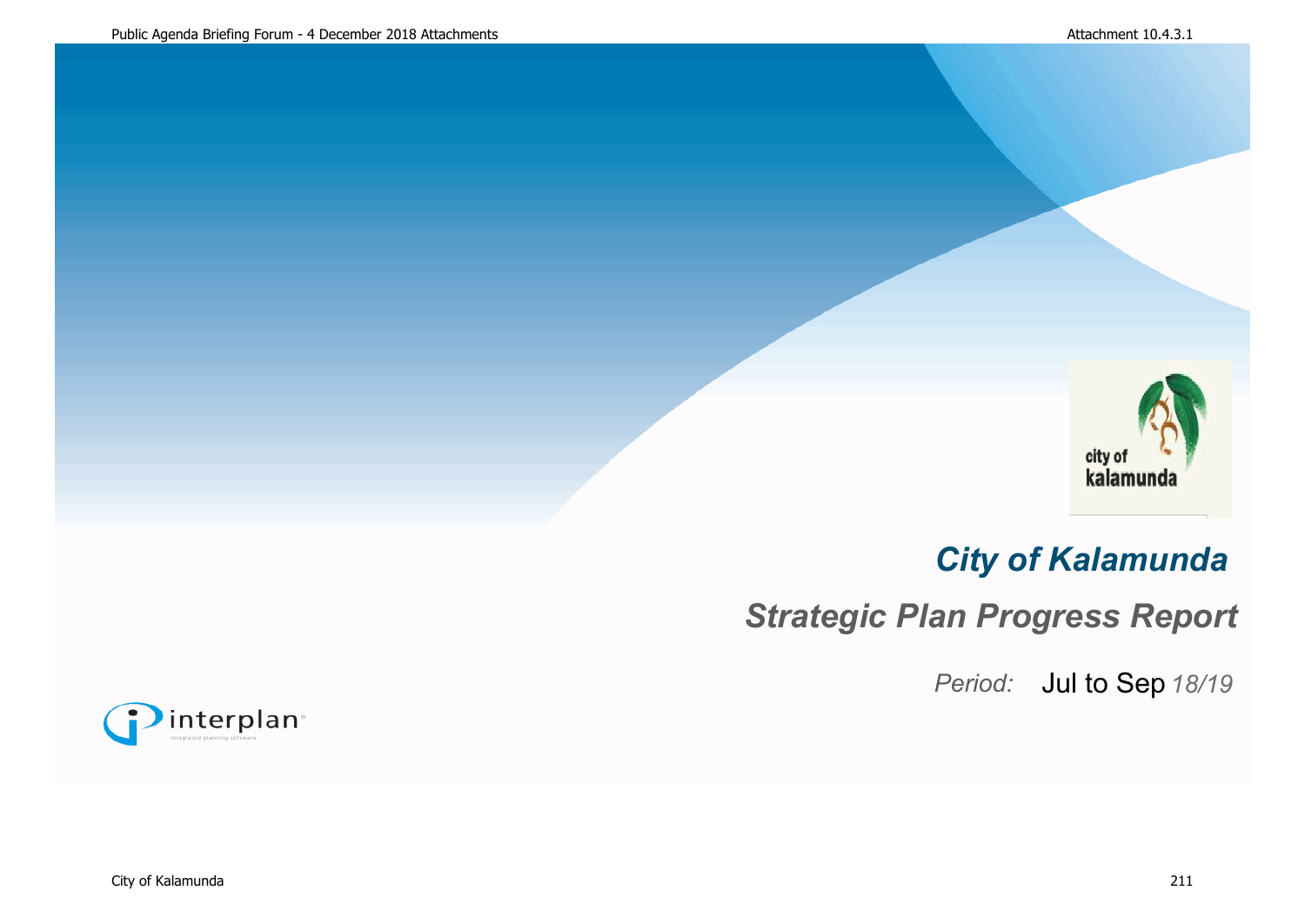### *Goal: 1 Kalamunda Cares & Interacts*

| Outcome: | 1.1 To be a community that advocates, facilitates and provides quality lifestyle choices |  |  |  |
|----------|------------------------------------------------------------------------------------------|--|--|--|
|          |                                                                                          |  |  |  |

| <b>Actions</b>                                                                                | <b>RISK</b> | <b>STATUS</b> | % COMP | <b>PROGRESS COMMENTS</b>                                                                                                                                                                                                                                                                                                                                                                                                                                                                                                                                                                                                                                  | <b>RESP. OFFICER</b>             | <b>COMP DATE</b> |
|-----------------------------------------------------------------------------------------------|-------------|---------------|--------|-----------------------------------------------------------------------------------------------------------------------------------------------------------------------------------------------------------------------------------------------------------------------------------------------------------------------------------------------------------------------------------------------------------------------------------------------------------------------------------------------------------------------------------------------------------------------------------------------------------------------------------------------------------|----------------------------------|------------------|
| Strategy:                                                                                     |             |               |        | 1.1.1 Facilitate the inclusion of the ageing population and people with disability to have access to information, facilities and services.                                                                                                                                                                                                                                                                                                                                                                                                                                                                                                                |                                  |                  |
| 1.1.1.1 Resource and implement the Age<br>Friendly Strategy Action Plan<br>$(2017 - 2021)$ .  | None        | In Progress   | 25%    | A progress report on the Age Friendly Strategy<br>is being developed.<br>The Community Services team have been<br>working in partnership with community groups<br>by:<br>Developing a partnership with the<br>Woodlupine Seniors group for a seniors<br>Melbourne Cup Luncheon, Bingo on Friday 16<br>November and planning for the New Years<br>Eve Dance in December.<br>- Creating and planning a series of yoga<br>workshops and information sessions as part<br>of the active seniors program.<br>- Delivering a series of seniors week events<br>scheduled for 11-17 November.<br>- Undertaking a tech savvy inter-generational<br>seniors program. | Manager Community<br>Development | 30/06/2019       |
| 1.1.1.2 Resource and implement the<br>Disability Access & Inclusion Plan<br>$(2017 - 2022)$ . | None        | In Progress   | 25%    | A number of Initiatives are underway<br>including:<br>- The Disability and Carers Advisory<br>Committee have commenced raising<br>awareness for Disability Awareness Week and<br>officers are working with the Committee to<br>raise awareness of people with disability, their<br>carers and families prior to International Day<br>of People with Disability.<br>-The 'All Abilities Online Forum' has been<br>launched to provide the community with an<br>opportunity to share stories and increase<br>awareness of accessible venues.                                                                                                                | Manager Community<br>Development | 30/06/2019       |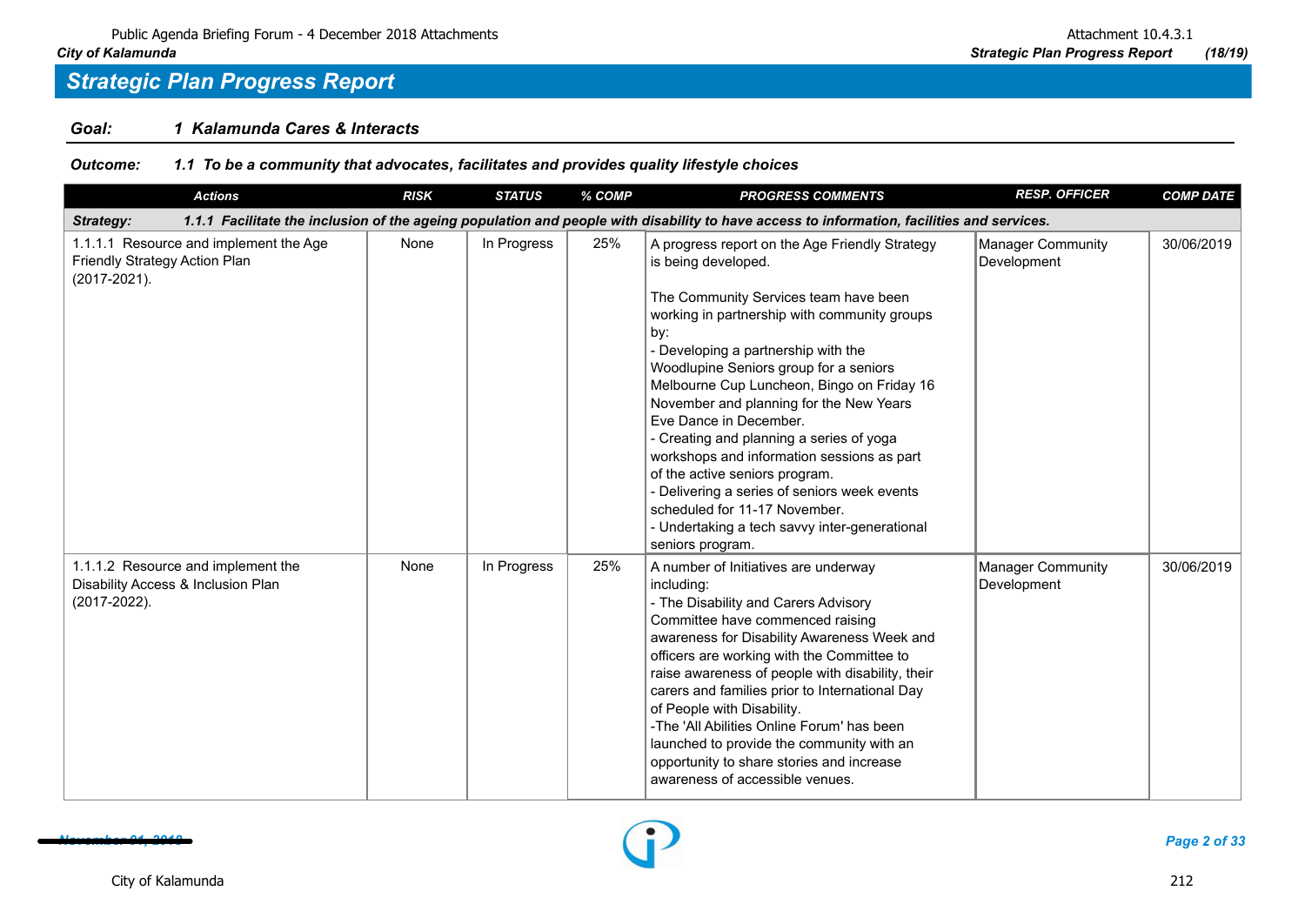### *Goal: 1 Kalamunda Cares & Interacts*

| <b>Outcome:</b> | 1.1 To be a community that advocates, facilitates and provides quality lifestyle choices |  |  |  |  |
|-----------------|------------------------------------------------------------------------------------------|--|--|--|--|
|                 |                                                                                          |  |  |  |  |

| <b>Actions</b>                                                | <b>RISK</b> | <b>STATUS</b> | % COMP | <b>PROGRESS COMMENTS</b>                                                                                                                                                                                                                                                                                                                                                                                                                                                                                                                                                                                                                                                                                                                                                                                 | <b>RESP. OFFICER</b>             | <b>COMP DATE</b> |
|---------------------------------------------------------------|-------------|---------------|--------|----------------------------------------------------------------------------------------------------------------------------------------------------------------------------------------------------------------------------------------------------------------------------------------------------------------------------------------------------------------------------------------------------------------------------------------------------------------------------------------------------------------------------------------------------------------------------------------------------------------------------------------------------------------------------------------------------------------------------------------------------------------------------------------------------------|----------------------------------|------------------|
| Strategy:                                                     |             |               |        | 1.1.1 Facilitate the inclusion of the ageing population and people with disability to have access to information, facilities and services.                                                                                                                                                                                                                                                                                                                                                                                                                                                                                                                                                                                                                                                               |                                  |                  |
|                                                               |             |               |        | -"Creating Inclusive Events" staff training has<br>been planned for December. This training will<br>to give practical ideas and raise awareness of<br>including people with disability.<br>- An all abilities online forum was launched in<br>August. The forum gives users the<br>opportunity to make comments and give<br>feedback on accessibility within the<br>community including parks, hotels, restaurants<br>and community facilities.<br>- In July the City upgraded access to handrails<br>and steps throughout the Town Hall precinct in<br>Kalamunda.<br>- Disability Services have been in discussions<br>with Break the Boundary an off road cycling<br>group to assist them with building their<br>campaign for people with a disability by linking<br>them to various support networks. |                                  |                  |
| <b>Actions</b>                                                | <b>RISK</b> | <b>STATUS</b> | % COMP | <b>PROGRESS COMMENTS</b>                                                                                                                                                                                                                                                                                                                                                                                                                                                                                                                                                                                                                                                                                                                                                                                 | <b>RESP. OFFICER</b>             | <b>COMP DATE</b> |
| Strategy:                                                     |             |               |        | 1.1.2 Empower, support and engage with young people, families and our culturally diverse community.                                                                                                                                                                                                                                                                                                                                                                                                                                                                                                                                                                                                                                                                                                      |                                  |                  |
| 1.1.2.1 Resource and implement the<br>Youth Plan (2017-2019). | None        | In Progress   | 26%    | Youth Action Kalamunda (YAK) currently has<br>23 members aged 12-20 from different High<br>Schools throughout the City. The YAK have<br>delivered several new projects to the City of<br>Kalamunda community including:<br>-Volunteering at the Telethon Home Auction<br>facilitating a free craft activity for families and<br>a "Guess The Lolly Jar" competition to raise<br>money for Telethon.<br>-Planning a community event for young people<br>on Friday November 30 at the Kalamunda                                                                                                                                                                                                                                                                                                            | Manager Community<br>Development | 01/07/2020       |

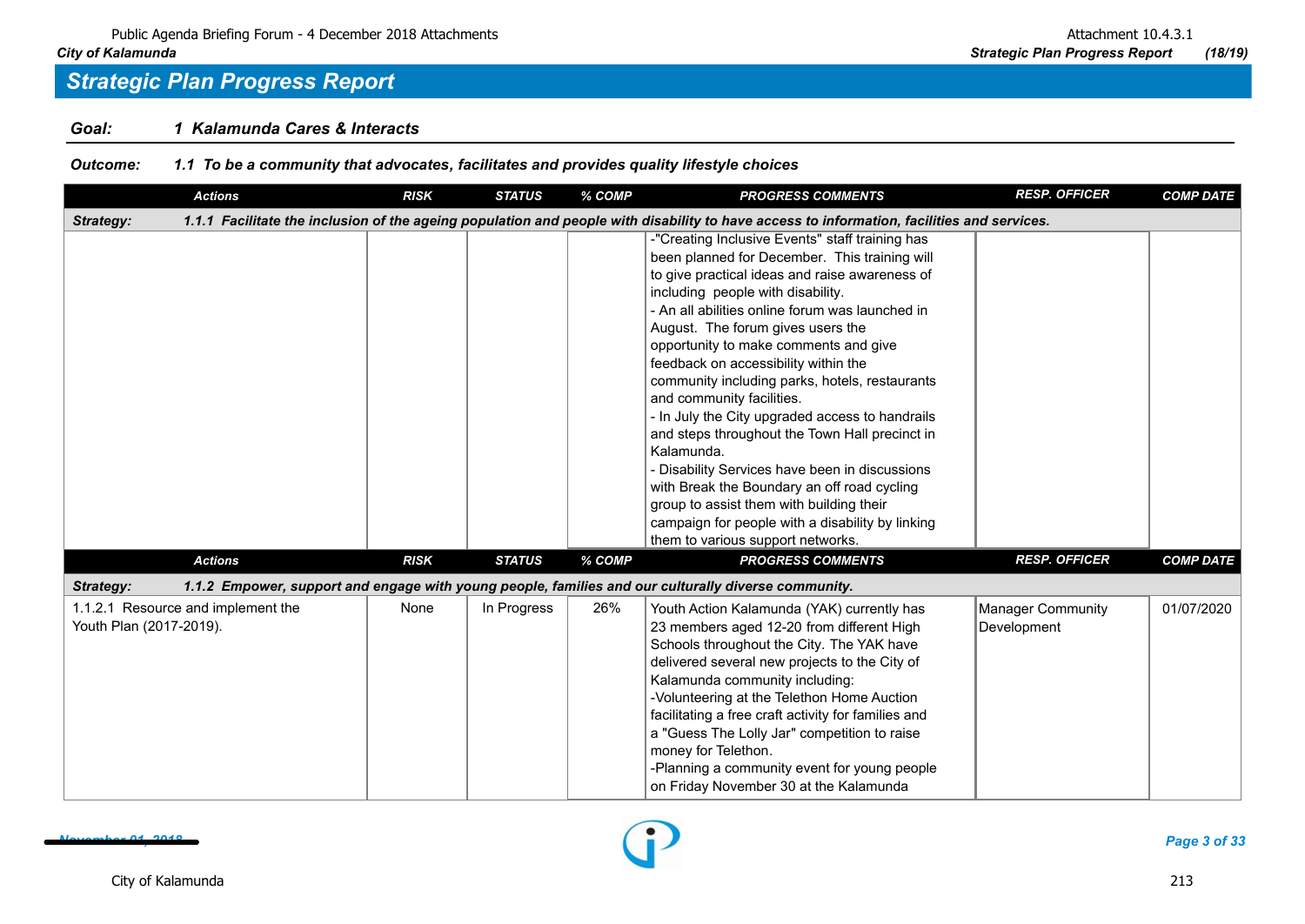### *Goal: 1 Kalamunda Cares & Interacts*

*Outcome: 1.1 To be a community that advocates, facilitates and provides quality lifestyle choices*

| <b>Actions</b>                                          | <b>RISK</b> | <b>STATUS</b> | % COMP | <b>PROGRESS COMMENTS</b>                                                                                                                                                                                                                                                                                                                                                                                                                                                                                                                                                                                                                             | <b>RESP. OFFICER</b>             | <b>COMP DATE</b> |
|---------------------------------------------------------|-------------|---------------|--------|------------------------------------------------------------------------------------------------------------------------------------------------------------------------------------------------------------------------------------------------------------------------------------------------------------------------------------------------------------------------------------------------------------------------------------------------------------------------------------------------------------------------------------------------------------------------------------------------------------------------------------------------------|----------------------------------|------------------|
| Strategy:                                               |             |               |        | 1.1.2 Empower, support and engage with young people, families and our culturally diverse community.                                                                                                                                                                                                                                                                                                                                                                                                                                                                                                                                                  |                                  |                  |
|                                                         |             |               |        | Agricultural Hall.<br>-Working with Youth Services and the<br>Kalamunda Water Park to prepare for the<br>City's annual Schools Out Pool Party on<br>Thursday 13 December.<br>The City of Kalamunda's Skate, Scooter &<br>BMX Clinics were well attended in October:<br>- 2 October, Kalamunda Skate Park - 30<br>participants<br>- 2 October, Forrestfield Skate Park - 50<br>participants<br>- 26 October, High Wycombe Skate Park - 50<br>participants<br>Youth Services engaged with local High<br>Schools to promote the Youth & Community<br>Assistant (YCA) position.<br>Preparation for the Annual Student Citizenship<br>Awards is underway. |                                  |                  |
| 1.1.2.2 Develop the Reconciliation Action<br>Plan 2018. | None        | In Progress   | 27%    | In April 2018 the City engaged a consultant to<br>develop the first Reconciliation Action Plan<br>(RAP) for the City of Kalamunda. Progress to<br>date includes:<br>- Desktop research and documentation<br>overview - complete.<br>- Internal training and strategic reconciliation<br>session presented to staff - complete.<br>- Specialised engagement workshops with<br>community - complete.                                                                                                                                                                                                                                                   | Manager Community<br>Development | 30/10/2019       |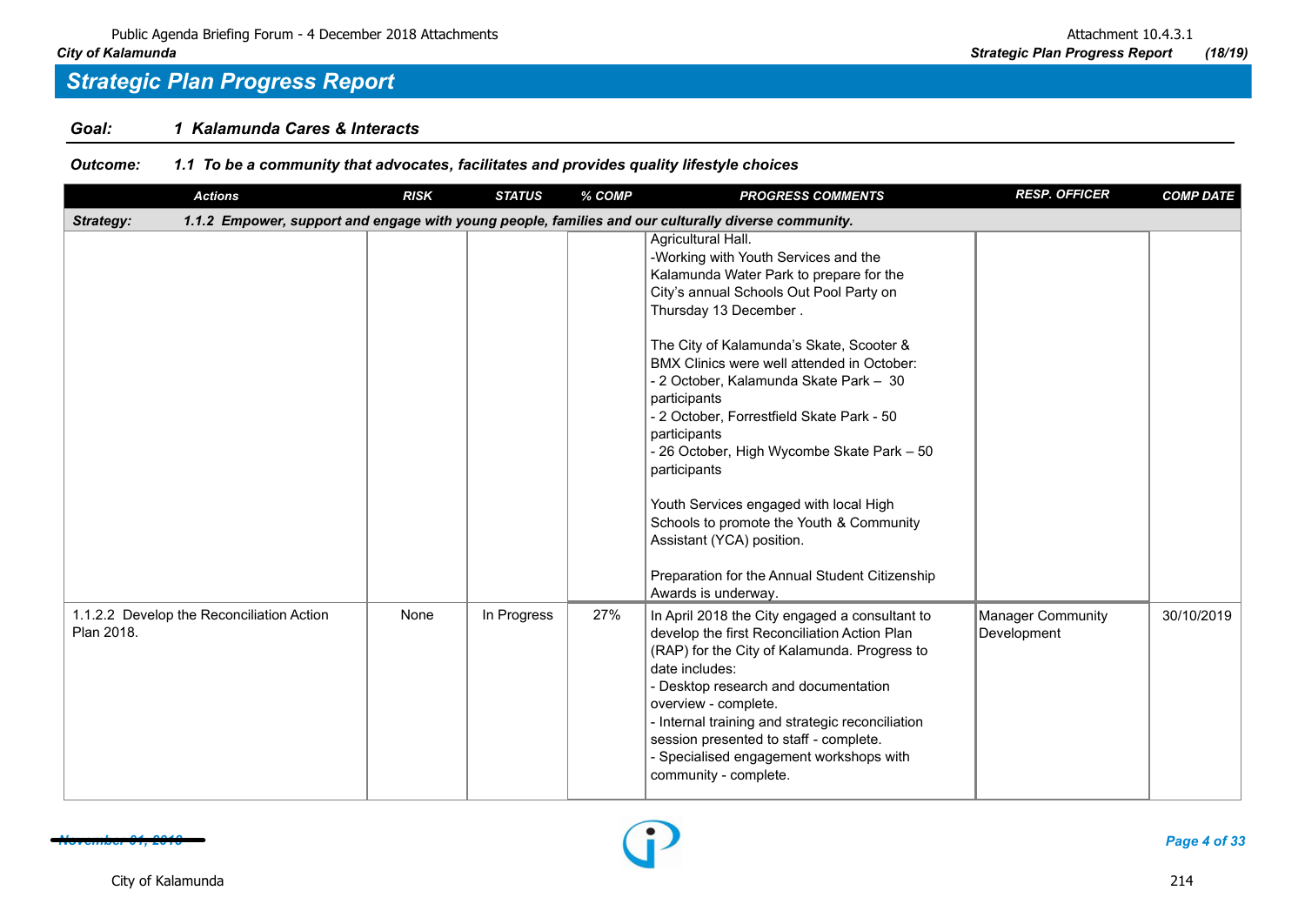### *Goal: 1 Kalamunda Cares & Interacts*

*Outcome: 1.1 To be a community that advocates, facilitates and provides quality lifestyle choices*

|           | <b>Actions</b>                                                                                                              | <b>RISK</b> | <b>STATUS</b> | % COMP | <b>PROGRESS COMMENTS</b>                                                                                                                                                                                                                                                                                                                                                                                                                                                                                                                                                                                                                                                                                                                                                                                                                                                                                                                                                                               | <b>RESP. OFFICER</b>             | <b>COMP DATE</b> |
|-----------|-----------------------------------------------------------------------------------------------------------------------------|-------------|---------------|--------|--------------------------------------------------------------------------------------------------------------------------------------------------------------------------------------------------------------------------------------------------------------------------------------------------------------------------------------------------------------------------------------------------------------------------------------------------------------------------------------------------------------------------------------------------------------------------------------------------------------------------------------------------------------------------------------------------------------------------------------------------------------------------------------------------------------------------------------------------------------------------------------------------------------------------------------------------------------------------------------------------------|----------------------------------|------------------|
| Strategy: |                                                                                                                             |             |               |        | 1.1.2 Empower, support and engage with young people, families and our culturally diverse community.                                                                                                                                                                                                                                                                                                                                                                                                                                                                                                                                                                                                                                                                                                                                                                                                                                                                                                    |                                  |                  |
|           |                                                                                                                             |             |               |        | - Reconciliation Action Plan consultants CDS<br>Network will deliver training to Councilors at<br>the 6 November strategy session including an<br>overview and progress to date.                                                                                                                                                                                                                                                                                                                                                                                                                                                                                                                                                                                                                                                                                                                                                                                                                       |                                  |                  |
|           | <b>Actions</b>                                                                                                              | <b>RISK</b> | <b>STATUS</b> | % COMP | <b>PROGRESS COMMENTS</b>                                                                                                                                                                                                                                                                                                                                                                                                                                                                                                                                                                                                                                                                                                                                                                                                                                                                                                                                                                               | <b>RESP. OFFICER</b>             | <b>COMP DATE</b> |
| Strategy: | 1.1.3 Facilitate opportunities to pursue learning.                                                                          |             |               |        |                                                                                                                                                                                                                                                                                                                                                                                                                                                                                                                                                                                                                                                                                                                                                                                                                                                                                                                                                                                                        |                                  |                  |
|           | 1.1.3.1 Ensure maximum utilisation of the<br>City's Libraries by providing high quality<br>activities and support services. | None        | In Progress   | 24%    | Various activities inclusive of all ages were<br>held across the City's four Libraries this<br>month. The following events were well<br>received by the community:<br>The 60th Anniversary Celebration of Library<br>Services took place with:<br>- Cake cutting and history displays.<br>-Author and Information talks held across all<br>four Libraries to mark 60th Anniversary were<br>well attended with very positive feedback<br>received from all participants.<br>-Displays showing the 60 year history of<br>Library Services were in place across the four<br>Libraries during the month of October.<br>-A total of 260 customers participated in<br>school holiday activities including author<br>events and information talks<br>-Weekly storytime and rhymetime sessions<br>continue to attract high attendance with a total<br>of 201 children and families participating.<br>-Eservices and online resources continue to<br>be promoted on the Libraries Website and<br>Facebook page. | Manager Community<br>Development | 30/06/2019       |

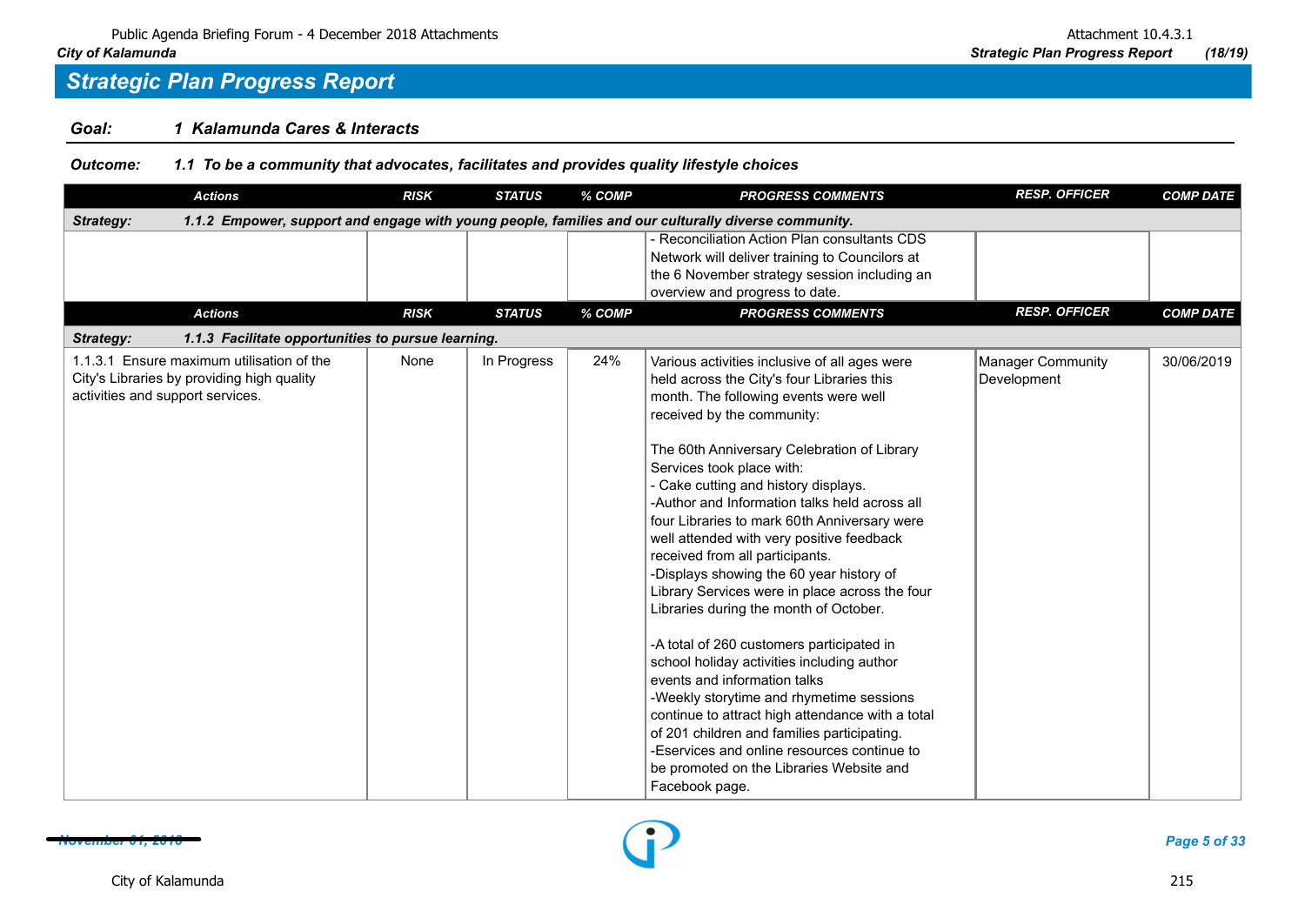### *Goal: 1 Kalamunda Cares & Interacts*

### *Outcome: 1.1 To be a community that advocates, facilitates and provides quality lifestyle choices*

|           | <b>Actions</b>                                     | <b>RISK</b> | <b>STATUS</b> | % COMP | <b>PROGRESS COMMENTS</b>                                                                                                                                                                                                                                                                                                                                                                                              | <b>RESP. OFFICER</b> | <b>COMP DATE</b> |
|-----------|----------------------------------------------------|-------------|---------------|--------|-----------------------------------------------------------------------------------------------------------------------------------------------------------------------------------------------------------------------------------------------------------------------------------------------------------------------------------------------------------------------------------------------------------------------|----------------------|------------------|
| Strategy: | 1.1.3 Facilitate opportunities to pursue learning. |             |               |        |                                                                                                                                                                                                                                                                                                                                                                                                                       |                      |                  |
|           |                                                    |             |               |        | Planning for the November program includes:<br>- Displays across the four Libraries in<br>acknowledgement of Rememberance Day.<br>-Sustainable living workshops at High<br>Wycombe and Forrestfield Libraries are<br>confirmed and open to bookings.<br>-A new partnership with Cancer Foundation<br>promoting theme weeks such as Sun Smart<br>and Living Lighter will commence across the<br>Libraries in November. |                      |                  |

| <b>Actions</b>                                                                                                                                                                                                            | <b>RISK</b> | STATUS      | % COMP | <b>PROGRESS COMMENTS</b>                                                                                                                                                                                                                                                                                                                                                    | <b>RESP. OFFICER</b>                 | <b>COMP DATE</b> |
|---------------------------------------------------------------------------------------------------------------------------------------------------------------------------------------------------------------------------|-------------|-------------|--------|-----------------------------------------------------------------------------------------------------------------------------------------------------------------------------------------------------------------------------------------------------------------------------------------------------------------------------------------------------------------------------|--------------------------------------|------------------|
| 1.2.1 Facilitate a safe community environment.<br>Strategy:                                                                                                                                                               |             |             |        |                                                                                                                                                                                                                                                                                                                                                                             |                                      |                  |
| 1.2.1.1 Develop the Community Safety<br>and Crime Prevention Plan (2019-2024)<br>and deliver the 2018 initiatives.                                                                                                        | None        | In Progress | 20%    | - Nominations have closed for vacant<br>positions on the Community Safety and Crime<br>Prevention Advisory Committee. Council will<br>consider officer recommendations at the<br>October OCM.<br>- Once the Committee is reconsistuted, the<br>Community Safety and Crime Prevention Plan<br>will be reviewed and updated to reflect the<br>current needs of the community. | Manager Community<br>Safety Services | 24/06/2019       |
| 1.2.1.2 Annual Community Bushfire<br>Readiness Program for owners/occupiers<br>is developed and executed, with input<br>from key stakeholders, DFES and local<br>volunteer services.<br>Ensure community interactions are | None        | In Progress | 45%    | - The Annual Community Bushfire Readiness<br>program is ready to commence.<br>- The program was presented to Council at<br>September and October 2018 briefing<br>sessions, and the program will be being<br>formally noted by Council at the October                                                                                                                       | Manager Community<br>Safety Services | 24/06/2019       |

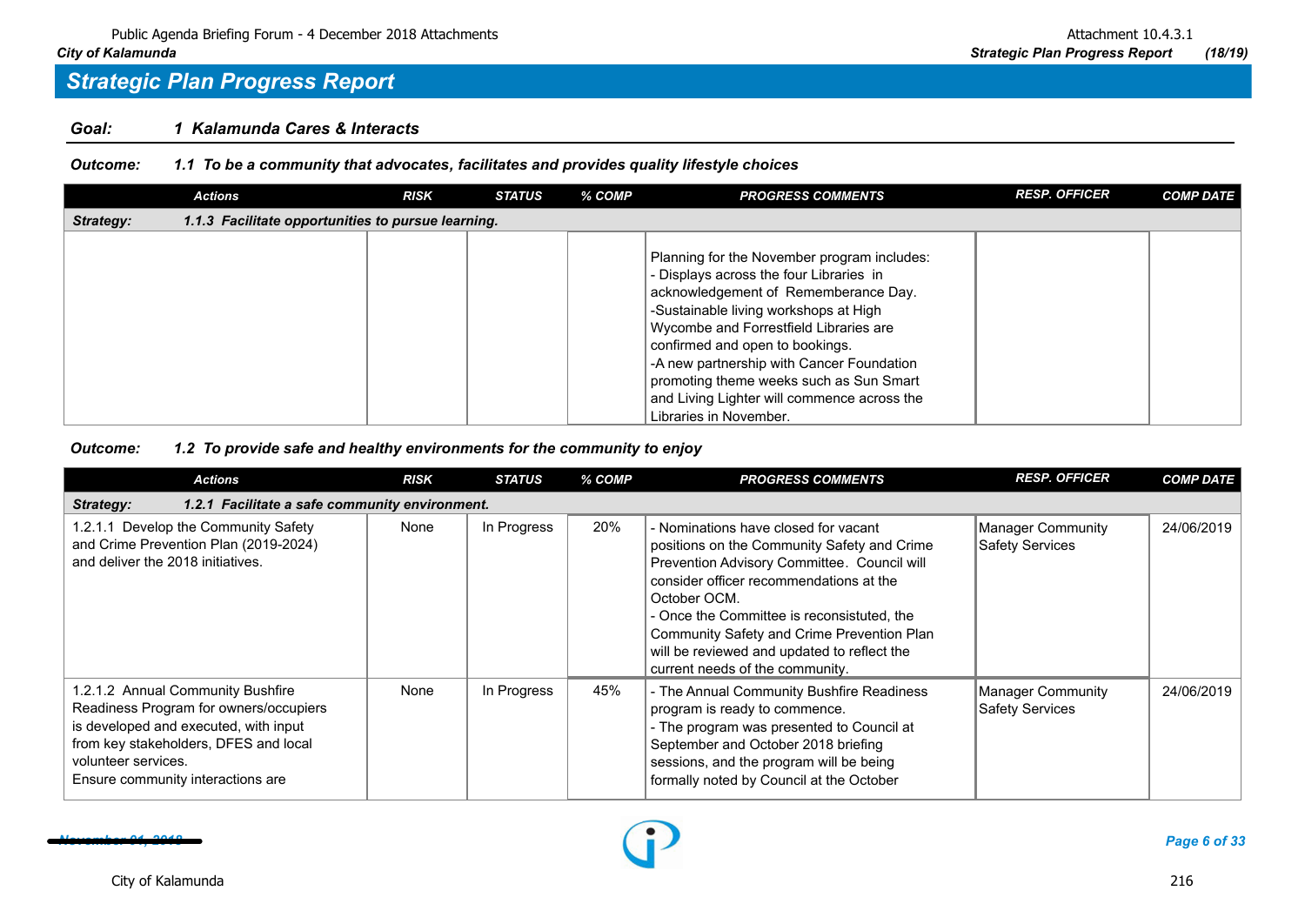### *Goal: 1 Kalamunda Cares & Interacts*

| <b>Actions</b>                                                                                                                                                              | <b>RISK</b> | <b>STATUS</b> | % COMP | <b>PROGRESS COMMENTS</b>                                                                                                                                                                                                                                                                                                                                                        | <b>RESP. OFFICER</b>                               | <b>COMP DATE</b> |
|-----------------------------------------------------------------------------------------------------------------------------------------------------------------------------|-------------|---------------|--------|---------------------------------------------------------------------------------------------------------------------------------------------------------------------------------------------------------------------------------------------------------------------------------------------------------------------------------------------------------------------------------|----------------------------------------------------|------------------|
| 1.2.1 Facilitate a safe community environment.<br><b>Strategy:</b>                                                                                                          |             |               |        |                                                                                                                                                                                                                                                                                                                                                                                 |                                                    |                  |
| customer centric, staff are using<br>discretion and working toward compliance<br>before compliance is initiated.                                                            |             |               |        | OCM. Private property fire readiness<br>assessments commence on 01 November<br>2018. The City has taken a risk based<br>approach this season.<br>- The City has already engaged with residents<br>at extreme fire risk, providing them with<br>information and guidance on fire risk<br>mitigation on their properties.                                                         |                                                    |                  |
| 1.2.1.3 Ensure the City's Emergency<br>Management Arrangements, including the<br>Local Recovery Plan, are in place and<br>comply with the Emergency Management<br>Act 2005. | None        | In Progress   | 80%    | The City has reviewed the Emergency<br>Management Arrangements. This included a<br>recent test of the intercity Memorandum of<br>Understanding which required a simulated<br>response and review of the various aspects of<br>the emergency management arrangements.<br>The exercise allowed for the City's emergency<br>management arrangements to be improved<br>and updated. | <b>Manager Community</b><br><b>Safety Services</b> | 26/11/2018       |
| 1.2.1.4 Review Local Emergency<br>Management Arrangements and<br>compliance with State Emergency<br>Management Policy 2.5.                                                  | None        | In Progress   | 62%    | The Emergency Management Arrangements<br>were recently updated and will be submitted to<br>the Department of Fire and Emergency<br>Services for their comment in November.<br>Once the comments are received, the plan will<br>be sent to Council for approval.                                                                                                                 | <b>Manager Community</b><br><b>Safety Services</b> | 31/12/2018       |
| 1.2.1.5 Develop the City's Bushfire Risk<br>Mitigation Plan in collaboration with key<br>stakeholders.                                                                      | None        | In Progress   | 19%    | Project plan has been completed and is on<br>target for completion in June 2019. First<br>stage of asset identification, bush fire risk<br>reserve assessments and treatment plans are<br>being input into the State Government's Bush<br>Fire Risk Management System with 10% input<br>as at 30 Sept 2018.                                                                     | Manager Parks &<br>Environmental Services          | 26/07/2020       |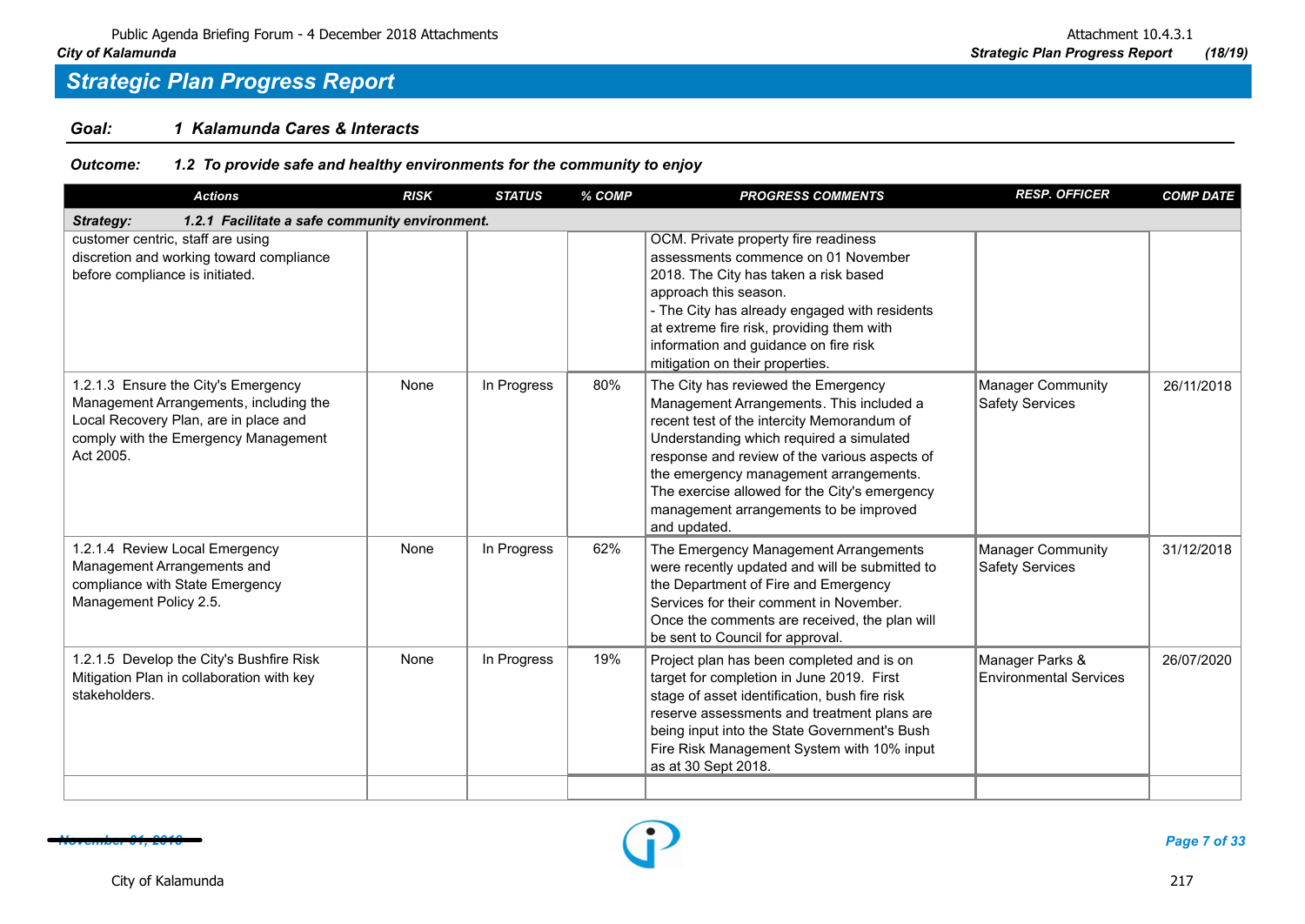### *Goal: 1 Kalamunda Cares & Interacts*

| <b>Actions</b>                                                                                                                                            | <b>RISK</b> | <b>STATUS</b> | % COMP | <b>PROGRESS COMMENTS</b>                                                                                                                                                                                                                                                                                                                                                                                                                                                                                                                                                                              | <b>RESP. OFFICER</b>                        | <b>COMP DATE</b> |
|-----------------------------------------------------------------------------------------------------------------------------------------------------------|-------------|---------------|--------|-------------------------------------------------------------------------------------------------------------------------------------------------------------------------------------------------------------------------------------------------------------------------------------------------------------------------------------------------------------------------------------------------------------------------------------------------------------------------------------------------------------------------------------------------------------------------------------------------------|---------------------------------------------|------------------|
| 1.2.1 Facilitate a safe community environment.<br>Strategy:                                                                                               |             |               |        |                                                                                                                                                                                                                                                                                                                                                                                                                                                                                                                                                                                                       |                                             |                  |
| 1.2.1.6 Deliver the CCTV Strategy and<br>CCTV Infrastructure on time, on budget<br>and consistent with grant funding<br>requirements.                     | None        | In Progress   | 45%    | The City has completed a lot of working in this<br>quarter on advancing its CCTV Strategy and<br>CCTV Infrastructure. This work includes the<br>following:<br>Established a working group to provide<br>strategic oversight for the management of<br>CCTV.<br>- Contracted the services of a consultant to<br>advise on CCTV implementation/operations<br>and have consequently updated the CCTV<br>strategy.<br>- Currently installing CCTV at four locations<br>with earthworks to begin in November.<br>Submitted a new grant application for \$350K<br>to place cameras at another six locations. | Manager Community<br>Safety Services        | 30/06/2019       |
| <b>Actions</b>                                                                                                                                            | <b>RISK</b> | <b>STATUS</b> | % COMP | <b>PROGRESS COMMENTS</b>                                                                                                                                                                                                                                                                                                                                                                                                                                                                                                                                                                              | <b>RESP. OFFICER</b>                        | <b>COMP DATE</b> |
| Strategy:                                                                                                                                                 |             |               |        | 1.2.2 Advocate and promote healthy lifestyle choices by encouraging the community to become more physically active.                                                                                                                                                                                                                                                                                                                                                                                                                                                                                   |                                             |                  |
| 1.2.2.1 Review the Local Community<br>Health & Wellbeing Plan and deliver the<br>2018/19 initiatives.                                                     | None        | In Progress   | 33%    | - The Local Community Health & Wellbeing<br>Plan has been reviewed, with comments<br>received from the community. The plan has<br>now been updated to reflect this feedback.<br>- The plan is expected to be ready for<br>presentation to Council in December 2018.                                                                                                                                                                                                                                                                                                                                   | Manager Community<br><b>Safety Services</b> | 24/06/2019       |
| <b>Actions</b>                                                                                                                                            | <b>RISK</b> | <b>STATUS</b> | % COMP | <b>PROGRESS COMMENTS</b>                                                                                                                                                                                                                                                                                                                                                                                                                                                                                                                                                                              | <b>RESP. OFFICER</b>                        | <b>COMP DATE</b> |
| 1.2.3 Provide high quality and accessible recreational and social spaces and facilities.<br>Strategy:                                                     |             |               |        |                                                                                                                                                                                                                                                                                                                                                                                                                                                                                                                                                                                                       |                                             |                  |
| 1.2.3.1 Implement the Bicycle Plan<br>initiatives for 2018/19. Finalise<br>development of the Bicycle Plan initiatives<br>and associated funding program. | None        | In Progress   | 25%    | The Bicycle Plan was endorsed by Council in<br>June 2018. Grant funding applications for<br>2019/2020 have been submitted under the<br>WA Bike Network program.                                                                                                                                                                                                                                                                                                                                                                                                                                       | Manager Asset<br>Planning &<br>Management   | 01/03/2019       |



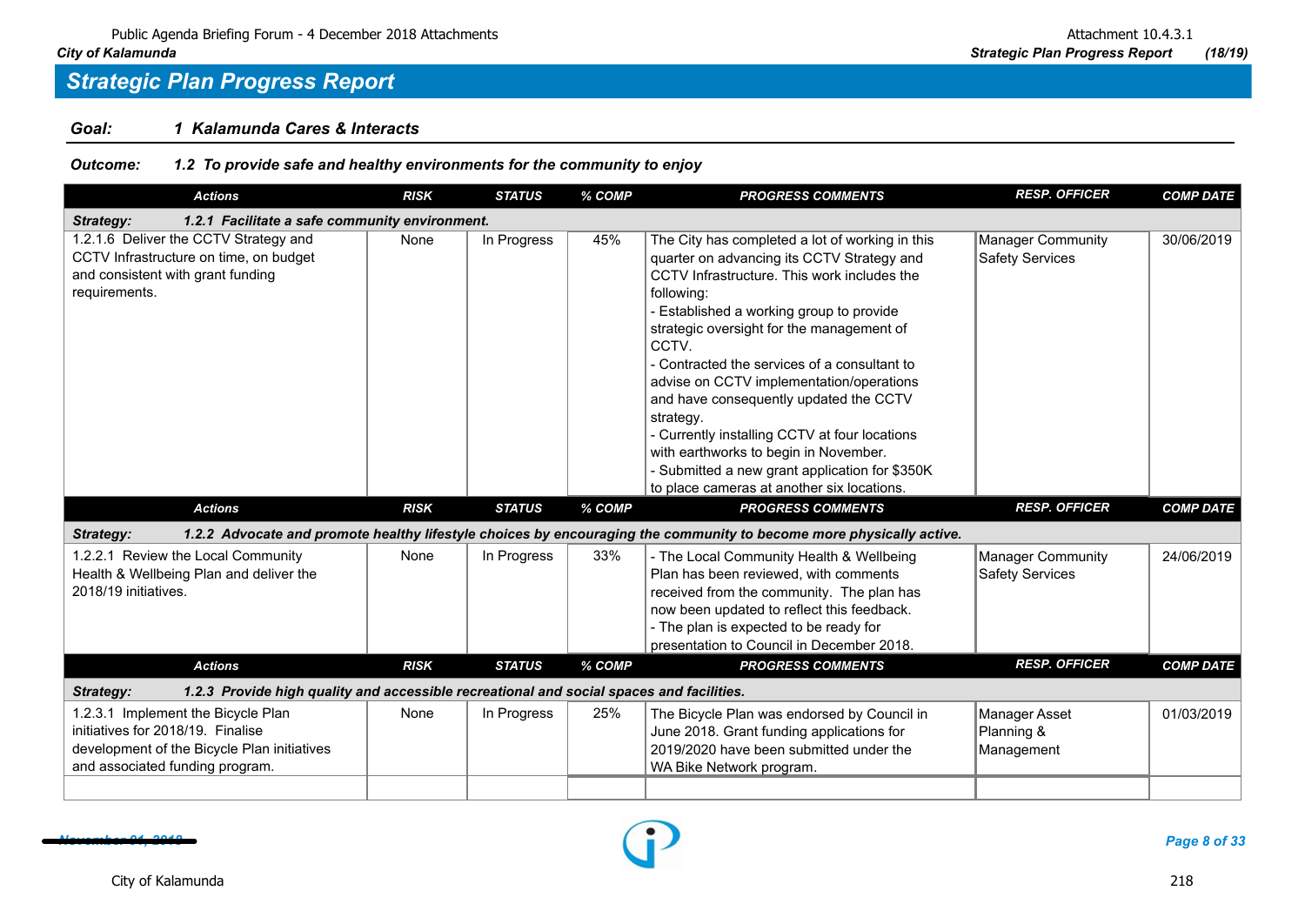### *Goal: 1 Kalamunda Cares & Interacts*

| <b>Actions</b>                                                                                                                                                                                                | <b>RISK</b> | <b>STATUS</b> | % COMP | <b>PROGRESS COMMENTS</b>                                                                                                                                                                                                                                                                                                                                                                                                                                                | <b>RESP. OFFICER</b>                    | <b>COMP DATE</b> |
|---------------------------------------------------------------------------------------------------------------------------------------------------------------------------------------------------------------|-------------|---------------|--------|-------------------------------------------------------------------------------------------------------------------------------------------------------------------------------------------------------------------------------------------------------------------------------------------------------------------------------------------------------------------------------------------------------------------------------------------------------------------------|-----------------------------------------|------------------|
| 1.2.3 Provide high quality and accessible recreational and social spaces and facilities.<br>Strategy:                                                                                                         |             |               |        |                                                                                                                                                                                                                                                                                                                                                                                                                                                                         |                                         |                  |
| 1.2.3.2 Advocate for funding in 2019 for<br>Scott Reserve. Develop a Master Plan to<br>guide future development of the reserve<br>and consult with user groups.                                               | None        | In Progress   | 25%    | The Scott Reserve Master Plan project start<br>up meeting was held between City Officers<br>and the consultant on 16 September 2018.<br>- Project timelines, milestones and reporting<br>have been agreed with the consultant.<br>- The City has undertaken a community<br>engagement plan which included two<br>Community Drop-In sessions held on 11 and<br>20 October 2018 and a Community Workshop<br>session held on 30 October 2018.                              | <b>Manager Community</b><br>Development | 31/08/2019       |
| 1.2.3.3 Advocate to secure external<br>funding to deliver Stage 1 of the Perth<br>Hills Trails Loop Master Plan - Kalamunda<br>to Pickering Brook. If achieved, progress<br>design and approvals for stage 2. | None        | In Progress   | 50%    | The detailed design of Stage 1 of the Perth<br>Trails Loop has been completed by the<br>Kalamunda Mountain Bike Collective. It is<br>currently being reviewed by the City, with<br>consideration of the following elements:<br>- An Environmental Assessment.<br>- A Traffic Management company has been<br>assigned.<br>- A Road Crossing Risk Assessment.<br>A financial agreement has been developed<br>and construction is due to be completed by 30<br>June, 2019. | <b>Manager Community</b><br>Development | 23/12/2018       |
| 1.2.3.4 Develop the Maida Vale Reserve<br>Master Plan for Council Approval by 30<br>June 2019.                                                                                                                | None        | In Progress   | 80%    | - The Draft Maida Vale Reserve Master Plan<br>was presented to Council on 24 July for<br>approval to advertise.<br>- The 40 day public comment period closed on<br>30 August 2018, with consultation results and<br>the revised concept plan presented to a<br>Community Forum on the 19 September<br>2018.                                                                                                                                                             | Manager Community<br>Development        | 22/12/2018       |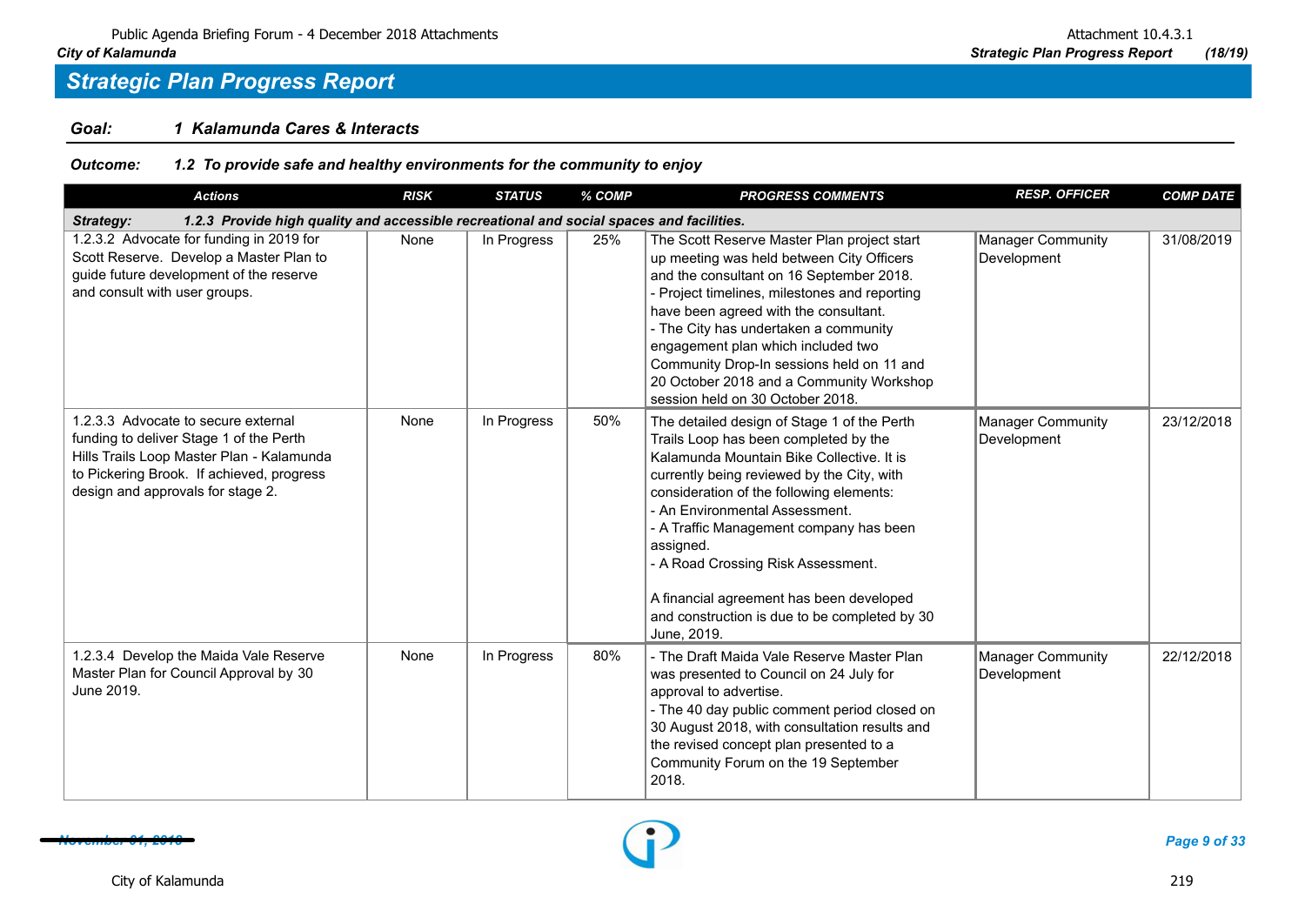### *Goal: 1 Kalamunda Cares & Interacts*

| <b>Actions</b>                                                                                                                                                                | <b>RISK</b> | <b>STATUS</b> | % COMP | <b>PROGRESS COMMENTS</b>                                                                                                                                                                                                                                                                                                                                                                                                                                                                                                                                                                                                                                                                                              | <b>RESP. OFFICER</b>                    | <b>COMP DATE</b> |
|-------------------------------------------------------------------------------------------------------------------------------------------------------------------------------|-------------|---------------|--------|-----------------------------------------------------------------------------------------------------------------------------------------------------------------------------------------------------------------------------------------------------------------------------------------------------------------------------------------------------------------------------------------------------------------------------------------------------------------------------------------------------------------------------------------------------------------------------------------------------------------------------------------------------------------------------------------------------------------------|-----------------------------------------|------------------|
| 1.2.3 Provide high quality and accessible recreational and social spaces and facilities.<br>Strategy:                                                                         |             |               |        |                                                                                                                                                                                                                                                                                                                                                                                                                                                                                                                                                                                                                                                                                                                       |                                         |                  |
|                                                                                                                                                                               |             |               |        | - These outcomes along with the revised<br>concept plan was presented to a Council<br>Briefing Session on 16 October 2018.<br>-The consultant is amending report and<br>concept plans based on client feedback and<br>Council Briefing Session.<br>- The final Maida Vale Reserve Master Plan is<br>on track to be considered by Council in<br>December 2018.                                                                                                                                                                                                                                                                                                                                                         |                                         |                  |
| 1.2.3.5 Implement the Ray Owen Master<br>Plan, subject to securing suitable funding<br>source.                                                                                | None        | In Progress   | 60%    | A project manager has been appointed to<br>progress the four court extension to the Ray<br>Owen Sports Stadium. Further coordination of<br>concept planning is required between the<br>carpark design and four court extension.<br>Consultation with netball and basketball for<br>the development of a functional brief was held<br>on 10 October 2018. An architectural brief is<br>currently being developed which will inform<br>the final concept design and associated costs.<br>Other projects relative to the Ray Owen<br>Reserve are in various stages of progress and<br>include:<br>- Car park design.<br>Power distribution.<br>Further investigations towards identifying an<br>additional water source. | Manager Community<br>Development        | 30/06/2019       |
| 1.2.3.6 Oversee effective management of<br>the Kalamunda Water Park by Belgravia<br>Leisure, to ensure maximum utilisation of<br>the facility and that the operational budget | None        | In Progress   | 35%    | In readiness for the approaching 2018/2019<br>summer season the following maintenance<br>works have been completed:<br>- Water slides internal restoration.                                                                                                                                                                                                                                                                                                                                                                                                                                                                                                                                                           | <b>Manager Community</b><br>Development | 30/06/2019       |

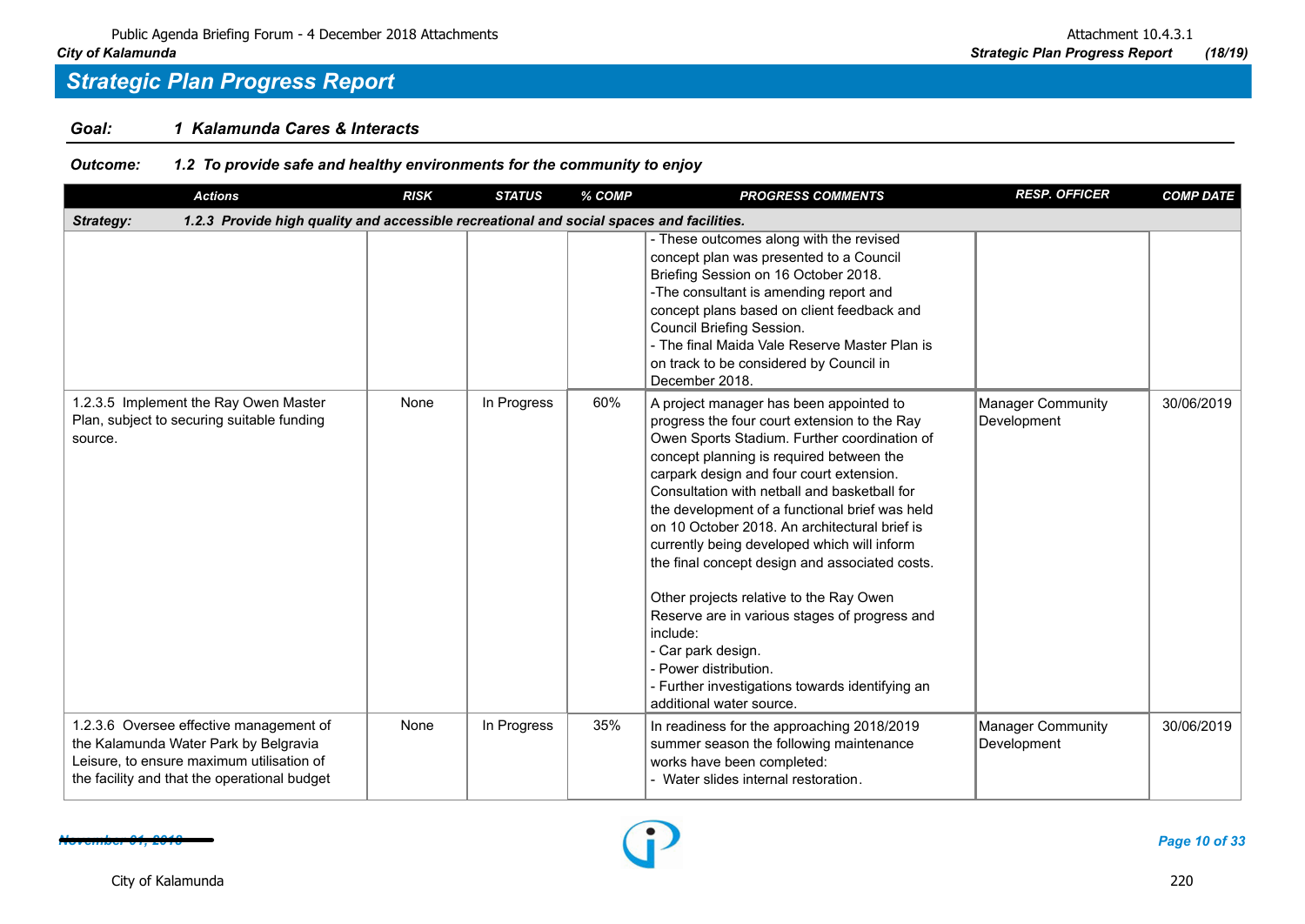### *Goal: 1 Kalamunda Cares & Interacts*

*Outcome: 1.2 To provide safe and healthy environments for the community to enjoy*

|                | <b>Actions</b>                                                                           | <b>RISK</b> | <b>STATUS</b> | % COMP | <b>PROGRESS COMMENTS</b>                                                         | <b>RESP. OFFICER</b> | <b>COMP DATE</b> |
|----------------|------------------------------------------------------------------------------------------|-------------|---------------|--------|----------------------------------------------------------------------------------|----------------------|------------------|
| Strategy:      | 1.2.3 Provide high quality and accessible recreational and social spaces and facilities. |             |               |        |                                                                                  |                      |                  |
| is maintained. |                                                                                          |             |               |        | Shade sail replacements.                                                         |                      |                  |
|                |                                                                                          |             |               |        | - Drink fountain installation.                                                   |                      |                  |
|                |                                                                                          |             |               |        | - Chlorine compliance works.                                                     |                      |                  |
|                |                                                                                          |             |               |        | 8 meetings are scheduled throughout the year<br>with July and October completed. |                      |                  |

#### *Outcome: 1.3 To support the active participation of local communities*

| <b>Actions</b>                                                                                                                                                                                            | <b>RISK</b> | <b>STATUS</b> | % COMP | <b>PROGRESS COMMENTS</b>                                                                                                                                                                                                                                                                                                                                                                                                                                                                       | <b>RESP. OFFICER</b>                   | <b>COMP DATE</b> |  |  |  |  |
|-----------------------------------------------------------------------------------------------------------------------------------------------------------------------------------------------------------|-------------|---------------|--------|------------------------------------------------------------------------------------------------------------------------------------------------------------------------------------------------------------------------------------------------------------------------------------------------------------------------------------------------------------------------------------------------------------------------------------------------------------------------------------------------|----------------------------------------|------------------|--|--|--|--|
| 1.3.1 Support local communities to connect, grow and shape the future of Kalamunda.<br>Strategy:                                                                                                          |             |               |        |                                                                                                                                                                                                                                                                                                                                                                                                                                                                                                |                                        |                  |  |  |  |  |
| 1.3.1.1 In consultation with the Strategic<br>Sport and Recreation Committee (SSRC),<br>facilitate the provision of the City's<br>Community Funding Program in<br>accordance with set funding rounds.     | None        | In Progress   | 25%    | - Expressions of Interest for the City's Capital<br>Grants program closed on 30 September<br>2018. There were 9 Expressions of Interest<br>received.<br>-The City's Technical Officers group have<br>reviewed the Expressions of Interest.<br>-An initial Strategic Sport and Recreation<br>Committee meeting was held on 25 October<br>to discuss the Expressions of Interest.<br>-The Strategic Sport and Recreation<br>Committee will approve and invite a detailed<br>funding submissions. | Manager Community<br>Development       | 06/07/2019       |  |  |  |  |
| 1.3.1.2 Implement the "Creating Active<br>Citizens Plan" initiatives for empowering<br>community to engage in activity that<br>delivers measurable increases in local<br>capacity and active citizenship. | None        | In Progress   | 40%    | To support and empower community<br>organisation, groups neighbourhoods and<br>individuals:<br>- The City established the 'Greater Neighbour<br>Program'.<br>- Developed the 'Adopt a Spot' initiative to<br>facilitate local ownership of special places.<br>- Managed the 'Kalamunda Connected' small                                                                                                                                                                                        | Manager Customer &<br>Public Relations | 31/07/2019       |  |  |  |  |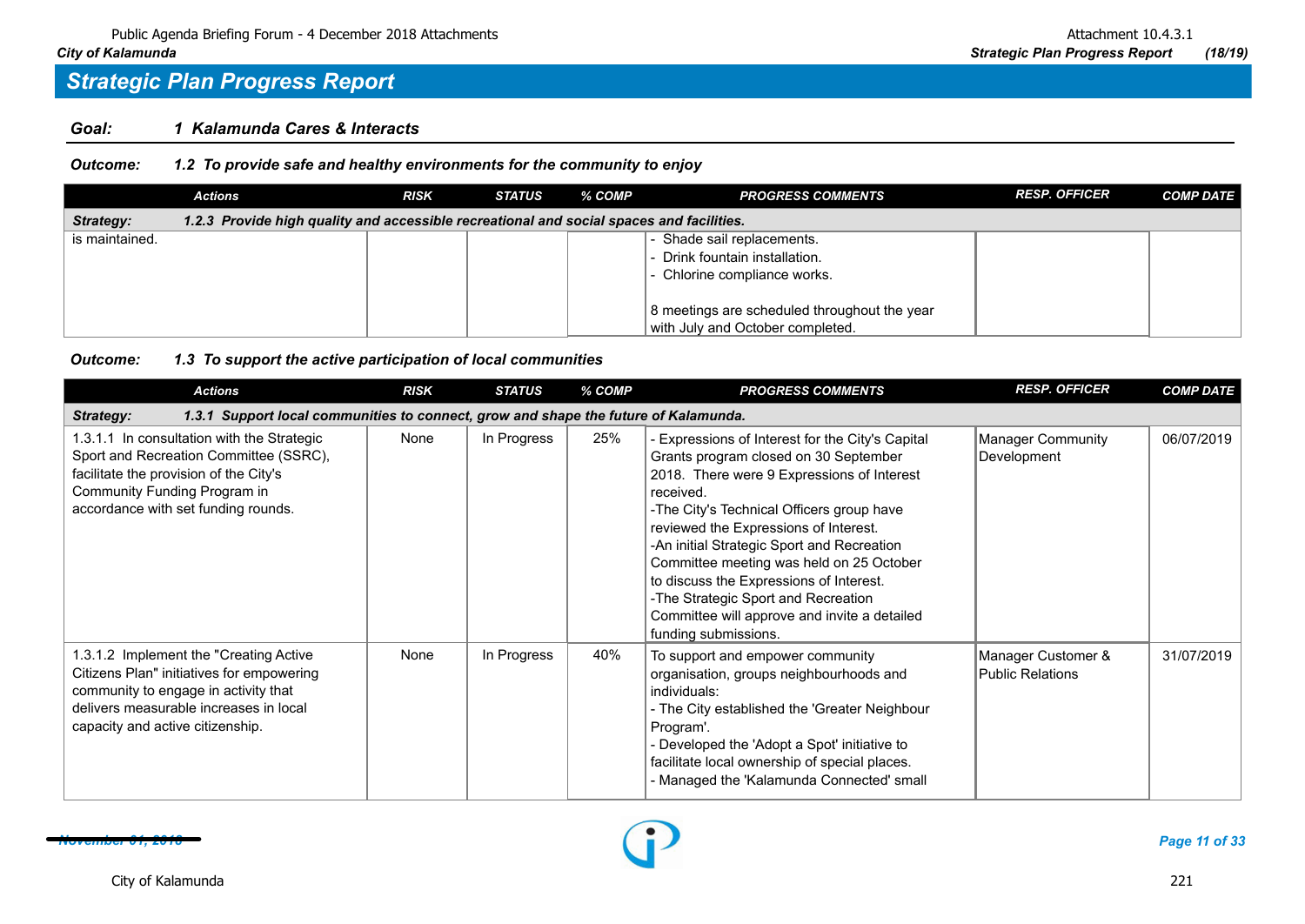### *Goal: 1 Kalamunda Cares & Interacts*

*Outcome: 1.3 To support the active participation of local communities*

| <b>Actions</b>                                                                                                                                                                                                   | <b>RISK</b> | <b>STATUS</b> | % COMP | <b>PROGRESS COMMENTS</b>                                                                                                                                                                                                                                                                        | <b>RESP. OFFICER</b>                                                        | <b>COMP DATE</b> |  |  |  |
|------------------------------------------------------------------------------------------------------------------------------------------------------------------------------------------------------------------|-------------|---------------|--------|-------------------------------------------------------------------------------------------------------------------------------------------------------------------------------------------------------------------------------------------------------------------------------------------------|-----------------------------------------------------------------------------|------------------|--|--|--|
| 1.3.1 Support local communities to connect, grow and shape the future of Kalamunda.<br>Strategy:                                                                                                                 |             |               |        |                                                                                                                                                                                                                                                                                                 |                                                                             |                  |  |  |  |
|                                                                                                                                                                                                                  |             |               |        | community grants to support innovative<br>community building initiatives.<br>- Implemented a Local Heroes program by<br>identifying and promoting a great community<br>effort.                                                                                                                  |                                                                             |                  |  |  |  |
| 1.3.1.3 Review Community Advisory<br>Committee effectiveness and terms of<br>reference at least 6 months prior to each<br>LG election, with involvement of key<br>stakeholders and current committee<br>members. | None        | In Progress   | 25%    | A desktop review of all current and historic<br>advisory committees has been completed.<br>Standardised Terms of Reference have been<br>developed for Advisory Committees and<br>approved by Council. The review process is<br>on track to be completed 6 months prior to the<br>next election. | General Counsel &<br>Executive Advisor.<br>Governance and Legal<br>Services | 30/06/2019       |  |  |  |
| <b>Actions</b>                                                                                                                                                                                                   | <b>RISK</b> | <b>STATUS</b> | % COMP | <b>PROGRESS COMMENTS</b>                                                                                                                                                                                                                                                                        | <b>RESP. OFFICER</b>                                                        | <b>COMP DATE</b> |  |  |  |
| 1.3.2 Encourage and promote active participation in social and cultural events.<br>Strategy:                                                                                                                     |             |               |        |                                                                                                                                                                                                                                                                                                 |                                                                             |                  |  |  |  |
| 1.3.2.1 Develop and implement the<br>Community Events Program for 2018/19,<br>delivering high quality community events.                                                                                          | None        | In Progress   | 36%    | Key events this quarter included:<br>- NAIDOC exhibition and City of Kalamunda<br>NAIDOC events.<br>Emergency Services Dinner held by the<br>Mayor to thank emergency services personnel<br>and their volunteers.<br>- Quit Targa West Rally.                                                   | Manager Customer &<br><b>Public Relations</b>                               | 27/04/2019       |  |  |  |
| 1.3.2.3 Subject to Council support and<br>budget allocation:<br>- Develop an Arts Strategy;<br>- Conduct an Operational Effectiveness<br>Review of KPAC, Visitor Centre and Zig<br>Zag Gallery.                  | None        | In Progress   | 17%    | - Arts Advisory Committee has been convened<br>to support the development of the Arts<br>Strategy.<br>- A 'Request for Quotation' (RFQ) has been<br>developed to seek providers who can assist<br>with the facilities review.                                                                   | Coordinator Economic<br>& Tourism<br>Development                            | 30/06/2019       |  |  |  |
| 1.3.2.4 Remediate and restore the<br>Kalamunda History Village Locomotive.                                                                                                                                       | None        | In Progress   | 20%    | - The Expression of Interest' (EOI) has been<br>completed which in turn lead to a Request for<br>Tender (RFT) process.                                                                                                                                                                          | Coordinator Economic<br>& Tourism<br>Development                            | 30/04/2019       |  |  |  |

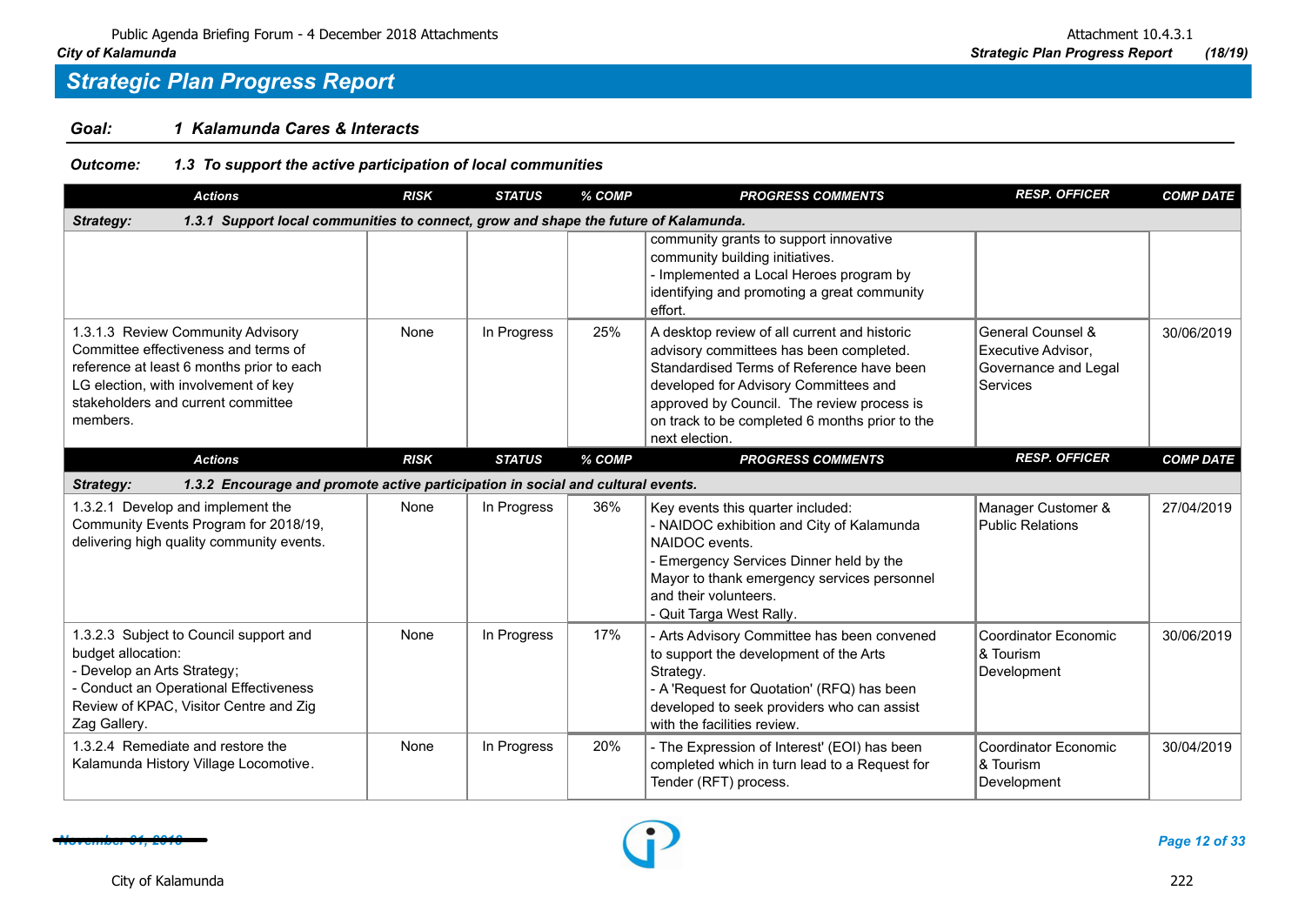### *Goal: 1 Kalamunda Cares & Interacts*

*Outcome: 1.3 To support the active participation of local communities*

|           | <b>Actions</b>                                                                  | <b>RISK</b> | <b>STATUS</b> | % COMP | <b>PROGRESS COMMENTS</b>                       | <b>RESP. OFFICER</b> | <b>COMP DATE</b> |
|-----------|---------------------------------------------------------------------------------|-------------|---------------|--------|------------------------------------------------|----------------------|------------------|
| Strategy: | 1.3.2 Encourage and promote active participation in social and cultural events. |             |               |        |                                                |                      |                  |
|           |                                                                                 |             |               |        | - The Evaluation Panel was convened and has    |                      |                  |
|           |                                                                                 |             |               |        | requested further information from the         |                      |                  |
|           |                                                                                 |             |               |        | supplier on the remediation process.           |                      |                  |
|           |                                                                                 |             |               |        | - The supplier has now provided the            |                      |                  |
|           |                                                                                 |             |               |        | requested additional information and this also |                      |                  |
|           |                                                                                 |             |               |        | requires a further review from an industrial   |                      |                  |
|           |                                                                                 |             |               |        | hygienist, which is in progress.               |                      |                  |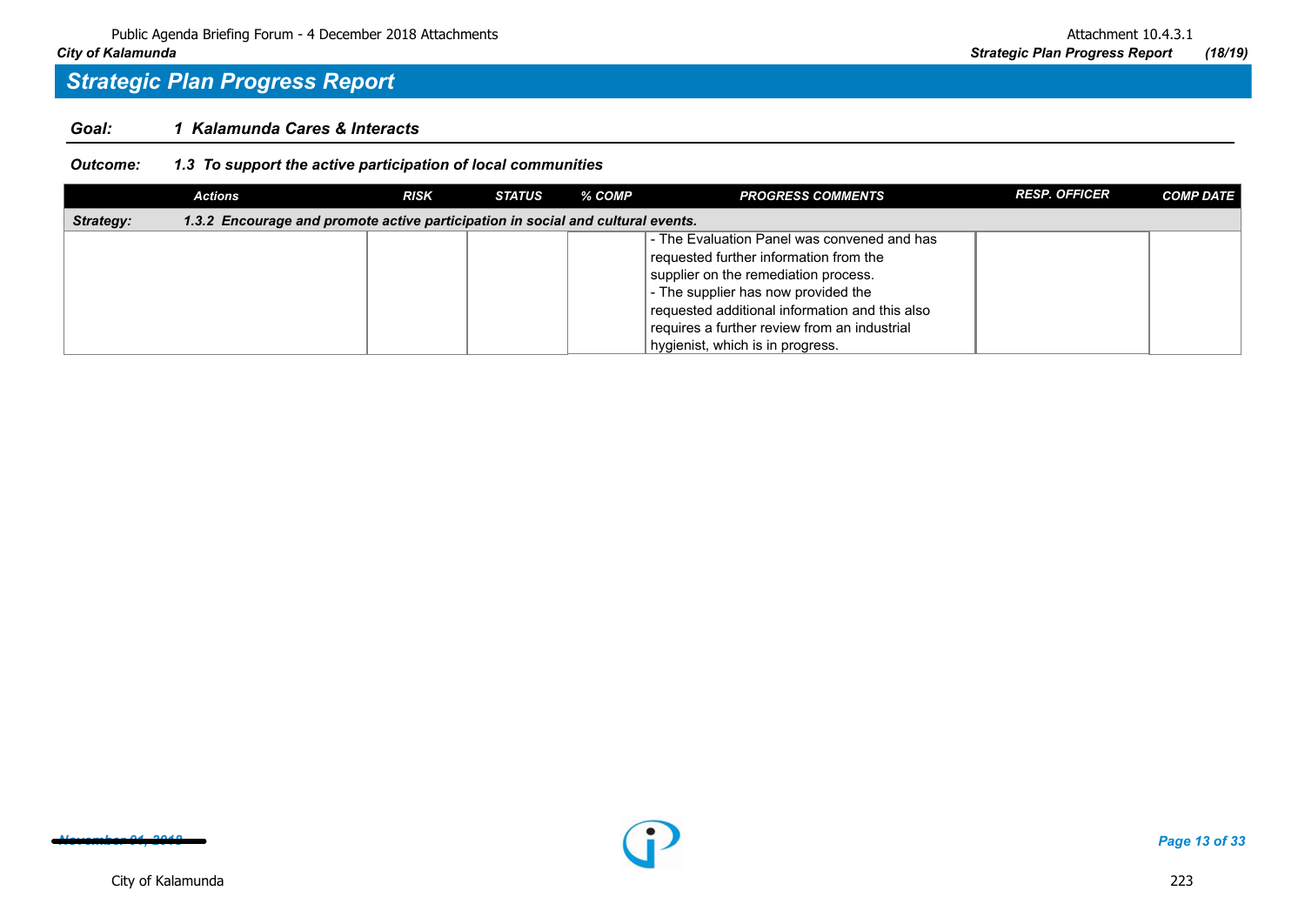### *Goal: 2 Kalamunda Clean & Green*

*Outcome: 2.1 To protect and enhance the environmental values of the City*

| <b>Actions</b>                                                                                                                                                                                               | <b>RISK</b> | <b>STATUS</b>      | % COMP | <b>PROGRESS COMMENTS</b>                                                                                                                                                                                          | <b>RESP. OFFICER</b>                             | <b>COMP DATE</b> |
|--------------------------------------------------------------------------------------------------------------------------------------------------------------------------------------------------------------|-------------|--------------------|--------|-------------------------------------------------------------------------------------------------------------------------------------------------------------------------------------------------------------------|--------------------------------------------------|------------------|
| 2.1.1 Enhance our bushland, natural areas, waterways and reserves.<br>Strategy:                                                                                                                              |             |                    |        |                                                                                                                                                                                                                   |                                                  |                  |
| 2.1.1.1 Develop policy and practices to<br>protect trees of significance across the<br>City (follows Local Environmental<br>Strategy).                                                                       | None        | <b>Not Started</b> | 0%     | This will follow the development of the Local<br>Environmental Strategy which is going to the<br>November OCM.                                                                                                    | Manager Parks &<br><b>Environmental Services</b> | 31/10/2020       |
| 2.1.1.2 Develop and implement a Local<br>Environment Strategy to provide strategic<br>direction in the delivery of best practice<br>environmental stewardship in the City.                                   | None        | In Progress        | 50%    | Community informed Local Environment<br>Strategy ratified by Kalamunda Environmental<br>Advisory Committee for Council consideration.<br>Proposal to be put to the November OCM to<br>release for public comment. | Manager Parks &<br><b>Environmental Services</b> | 30/09/2019       |
| <b>Actions</b>                                                                                                                                                                                               | <b>RISK</b> | <b>STATUS</b>      | % COMP | <b>PROGRESS COMMENTS</b>                                                                                                                                                                                          | <b>RESP. OFFICER</b>                             | <b>COMP DATE</b> |
| 2.1.2 Support the conservation and enhancement of our biodiversity.<br>Strategy:                                                                                                                             |             |                    |        |                                                                                                                                                                                                                   |                                                  |                  |
| 2.1.2.1 Review the 2008 Local<br>Biodiversity Strategy and report on<br>implementation progress in keeping with<br>the objectives of the adopted Local<br>Environment Strategy.                              | None        | Not Started        | 0%     | Work will commence on this action in October<br>2018.                                                                                                                                                             | Manager Parks &<br><b>Environmental Services</b> | 30/06/2019       |
| <b>Actions</b>                                                                                                                                                                                               | <b>RISK</b> | <b>STATUS</b>      | % COMP | <b>PROGRESS COMMENTS</b>                                                                                                                                                                                          | <b>RESP. OFFICER</b>                             | <b>COMP DATE</b> |
| 2.1.3 Community engagement and education in environmental management.<br>Strategy:                                                                                                                           |             |                    |        |                                                                                                                                                                                                                   |                                                  |                  |
| 2.1.3.1 Environmental Education<br>Program<br>[A] Deliver targeted environmental<br>education events to improve community<br>skills and awareness<br>[B] Engage local schools in the<br>Adopt-A-Spot program | None        | In Progress        | 25%    | Project plan and program has been drafted for<br>executive review.                                                                                                                                                | Manager Parks &<br><b>Environmental Services</b> | 30/06/2019       |

*Outcome: 2.2 To achieve environmental sustainability through effective natural resource management*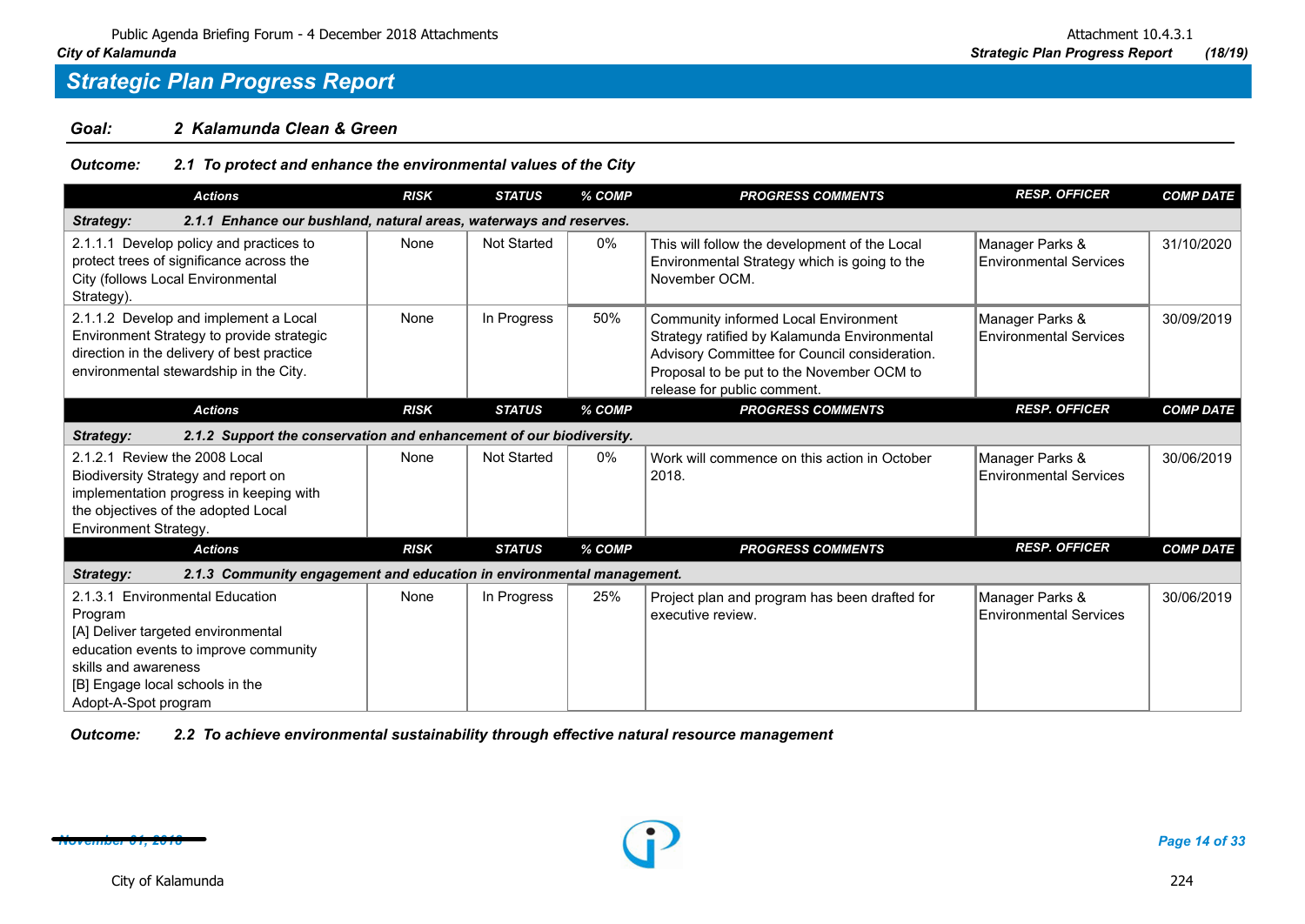### *Goal: 2 Kalamunda Clean & Green*

| Outcome: |  | 2.2 To achieve environmental sustainability through effective natural resource management |  |
|----------|--|-------------------------------------------------------------------------------------------|--|
|----------|--|-------------------------------------------------------------------------------------------|--|

| <b>Actions</b>                                                                                                          | <b>RISK</b> | <b>STATUS</b> | % COMP | <b>PROGRESS COMMENTS</b>                                                                                   | <b>RESP. OFFICER</b>                       | <b>COMP DATE</b> |  |  |  |
|-------------------------------------------------------------------------------------------------------------------------|-------------|---------------|--------|------------------------------------------------------------------------------------------------------------|--------------------------------------------|------------------|--|--|--|
| 2.2.1 Facilitate the appropriate use of water and energy supplies for the City.<br>Strategy:                            |             |               |        |                                                                                                            |                                            |                  |  |  |  |
| 2.2.1.1 Develop a plan for fit for purpose<br>water resources to meet the City's needs.                                 | None        | In Progress   | 5%     | This plan is in the early stages of<br>development, but is on track for completion by<br>31 December 2018. | Manager Asset Delivery<br><b>Services</b>  | 02/03/2019       |  |  |  |
| 2.2.1.2 Undertake a rolling program of<br>energy audits to identify mitigating actions<br>to reduce energy consumption. | None        | Not Started   | $0\%$  | This is due to commence in February 2019.                                                                  | Manager Asset &<br><b>Waste Operations</b> | 30/04/2020       |  |  |  |

### *Outcome: 2.3 To reduce the amount of waste produced and increase the amount of reuse and recycling of waste*

| <b>Actions</b>                                                                                                                                       | <b>RISK</b> | <b>STATUS</b>      | % COMP | <b>PROGRESS COMMENTS</b>                                                                                                                                                                                                                                                                                                                                                                                                                           | <b>RESP. OFFICER</b>                       | <b>COMP DATE</b> |  |  |  |  |
|------------------------------------------------------------------------------------------------------------------------------------------------------|-------------|--------------------|--------|----------------------------------------------------------------------------------------------------------------------------------------------------------------------------------------------------------------------------------------------------------------------------------------------------------------------------------------------------------------------------------------------------------------------------------------------------|--------------------------------------------|------------------|--|--|--|--|
| 2.3.1 Identify and implement strategies to reduce waste.<br>Strategy:                                                                                |             |                    |        |                                                                                                                                                                                                                                                                                                                                                                                                                                                    |                                            |                  |  |  |  |  |
| 2.3.1.1 Revise the Waste Strategy.                                                                                                                   | None        | <b>Not Started</b> | 0%     | The draft State Government's Waste Strategy<br>has just been released for comment (October<br>2018) and is currently being reviewed by City<br>officers. Once adopted by the State<br>Government, this will inform the City's Waste<br>Strategy which will be developed between<br>February and July 2019.                                                                                                                                         | Manager Asset &<br><b>Waste Operations</b> | 31/07/2019       |  |  |  |  |
| 2.3.1.2 Ensure the City's waste<br>operations integrate with the EMRC's<br>resource recovery projects at Red Hill,<br>Hazelmere and East Rockingham. | None        | In Progress        | 25%    | City officers continue to work closely with the<br>EMRC to ensure that our operations integrate<br>with the waste facilities the EMRC provide.<br>The change of contractor in regards to the<br>transport & disposal of hook lift bins from<br>Walliston Transfer Station has worked<br>seamlessly. The City's operations have been<br>modified slightly to reflect the<br>reduction/change in open hours at RedHill<br>Waste Management Facility. | Manager Asset &<br><b>Waste Operations</b> | 30/06/2019       |  |  |  |  |
|                                                                                                                                                      |             |                    |        |                                                                                                                                                                                                                                                                                                                                                                                                                                                    |                                            |                  |  |  |  |  |

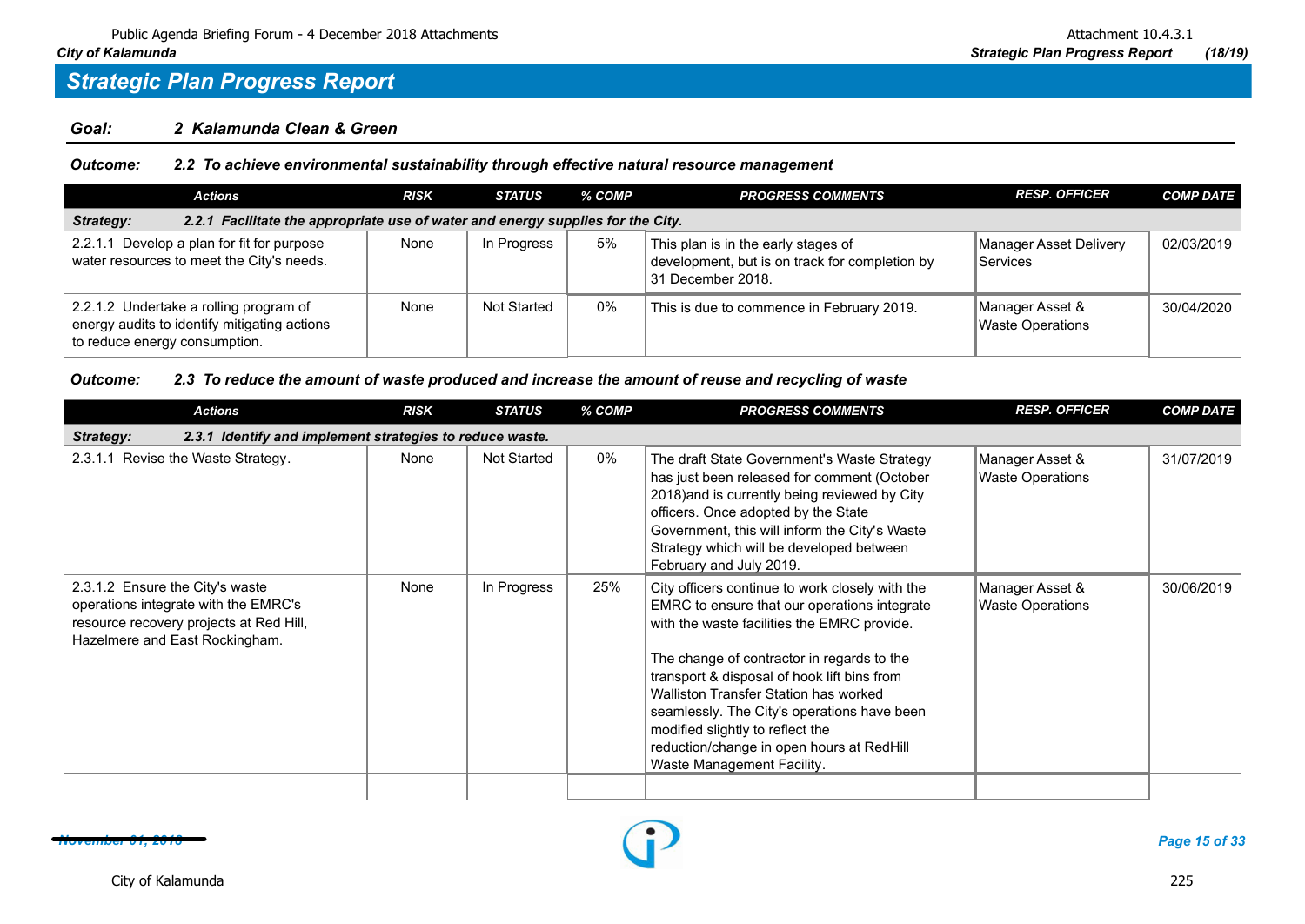### *Goal: 2 Kalamunda Clean & Green*

*Outcome: 2.3 To reduce the amount of waste produced and increase the amount of reuse and recycling of waste*

| <b>Actions</b>                                                                                                                                                                           | <b>RISK</b> | <b>STATUS</b> | % COMP | <b>PROGRESS COMMENTS</b>                                                                                                                                                                                                                                                                                                                                                                                                                                                                               | <b>RESP. OFFICER</b>                       | <b>COMP DATE</b> |  |  |  |  |
|------------------------------------------------------------------------------------------------------------------------------------------------------------------------------------------|-------------|---------------|--------|--------------------------------------------------------------------------------------------------------------------------------------------------------------------------------------------------------------------------------------------------------------------------------------------------------------------------------------------------------------------------------------------------------------------------------------------------------------------------------------------------------|--------------------------------------------|------------------|--|--|--|--|
| 2.3.1 Identify and implement strategies to reduce waste.<br>Strategy:                                                                                                                    |             |               |        |                                                                                                                                                                                                                                                                                                                                                                                                                                                                                                        |                                            |                  |  |  |  |  |
| 2.3.1.3 Walliston Resource Recovery<br>Facility review - Investigate and develop<br>options for upgrading the Walliston<br>Resource Recovery in accordance with<br>licencing conditions. | None        | In Progress   | 20%    | - The City continues to work closely with the<br>Department of Water and Environmental<br>Regulation (DWER) in respect to the licencing<br>of Walliston Transfer Station (WTS).<br>- Recent efforts have focused on noise<br>modelling.<br>- Modifications have occurred at the WTS to<br>better separate the building rubble, green<br>waste disposal areas and public interaction<br>areas.<br>- Changes have also been made to separate<br>the City's Works area from the Transfer<br>Station area. | Manager Asset &<br><b>Waste Operations</b> | 01/09/2019       |  |  |  |  |

#### *Outcome: 2.4 To ensure contaminated sites are safe and managed to ultimate use*

| <b>Actions</b>                                                                                                                                                                                                                                                                                                                 | <b>RISK</b> | <b>STATUS</b> | $%$ COMP | <b>PROGRESS COMMENTS</b>                                                                                                                                                                                   | <b>RESP. OFFICER</b>                 | <b>COMP DATE</b> |  |  |  |
|--------------------------------------------------------------------------------------------------------------------------------------------------------------------------------------------------------------------------------------------------------------------------------------------------------------------------------|-------------|---------------|----------|------------------------------------------------------------------------------------------------------------------------------------------------------------------------------------------------------------|--------------------------------------|------------------|--|--|--|
| 2.4.1 Identify, examine and manage risk associated with contaminated sites.<br>Strategy:                                                                                                                                                                                                                                       |             |               |          |                                                                                                                                                                                                            |                                      |                  |  |  |  |
| 2.4.1.1 Investigate all City controlled<br>contaminated sites and identify potential<br>risks and issues that require mitigation in<br>line with DEC requirements. Source<br>funding for remediation and establish<br>appropriate management plans. Includes<br>Alan Anderson and Ledger Reserve<br>asbestos management plans. | None        | In Progress   | 36%      | The City is currently engaging with consultants<br>and a contaminated sites auditor to proactively<br>advance the management of its contaminated<br>sites. Works are well underway on all of the<br>sites. | Manager Community<br>Safety Services | 24/06/2019       |  |  |  |

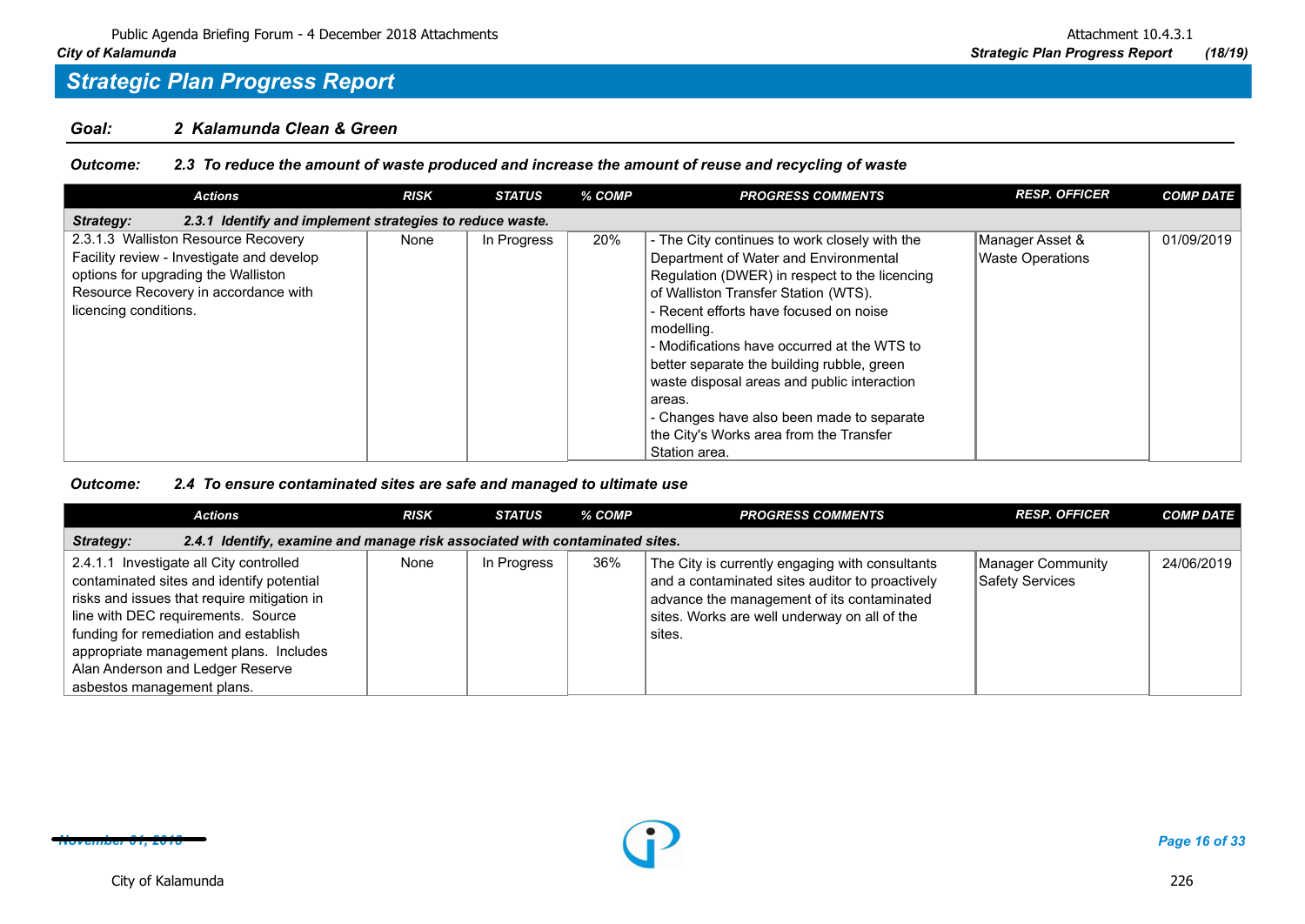*Goal: 3 Kalamunda Develops*

| <b>Actions</b>                                                                                                                                                                     | <b>RISK</b> | <b>STATUS</b> | % COMP | <b>PROGRESS COMMENTS</b>                                                                                                                                                                                                                                                                                                                                                                                                                                                                                                                                                                                                                                                                                                                                                                                                                                                                                                                                                                                                                                                        | <b>RESP. OFFICER</b>             | <b>COMP DATE</b> |
|------------------------------------------------------------------------------------------------------------------------------------------------------------------------------------|-------------|---------------|--------|---------------------------------------------------------------------------------------------------------------------------------------------------------------------------------------------------------------------------------------------------------------------------------------------------------------------------------------------------------------------------------------------------------------------------------------------------------------------------------------------------------------------------------------------------------------------------------------------------------------------------------------------------------------------------------------------------------------------------------------------------------------------------------------------------------------------------------------------------------------------------------------------------------------------------------------------------------------------------------------------------------------------------------------------------------------------------------|----------------------------------|------------------|
| <b>Strategy:</b>                                                                                                                                                                   |             |               |        | 3.1.1 Plan for diverse and sustainable housing, community facilities and industrial development to meet changing social and economic needs.                                                                                                                                                                                                                                                                                                                                                                                                                                                                                                                                                                                                                                                                                                                                                                                                                                                                                                                                     |                                  |                  |
| 3.1.1.1 Review the Local Planning<br>Strategy ensuring sustainable<br>development and preservation of<br>environmental values are recognised.<br>(Sub-strategies are incorporated) | None        | In Progress   | 20%    | Industrial Development Strategy:<br>Draft Industrial Development Strategy adopted<br>for public advertising in June 2018.<br>Public advertising has now concluded.<br>The City is considering submissions and<br>contemplating possible modifications.<br>Environmental Land Use Planning Strategy:<br>Draft Environmental Land Use Planning<br>Strategy adopted for public advertising in<br>September 2018.<br>Public advertising currently in the process of<br>being scheduled.<br><b>Activity Centres Strategy:</b><br>Draft Activity Centre Strategy has been<br>prepared.<br>Preliminary community engagement required<br>to investigate possible development<br>opportunities around neighbourhood centres.<br>Housing Strategy:<br>Draft Housing Strategy has been prepared.<br>Preliminary community engagement required<br>to investigate possible development<br>opportunities around neighbourhood centres<br>and other parts of the City (including in areas<br>not currently serviced by sewer).<br>Rural Strategy:<br>Draft Rural Strategy has been scoped with | Director Development<br>Services | 20/06/2019       |

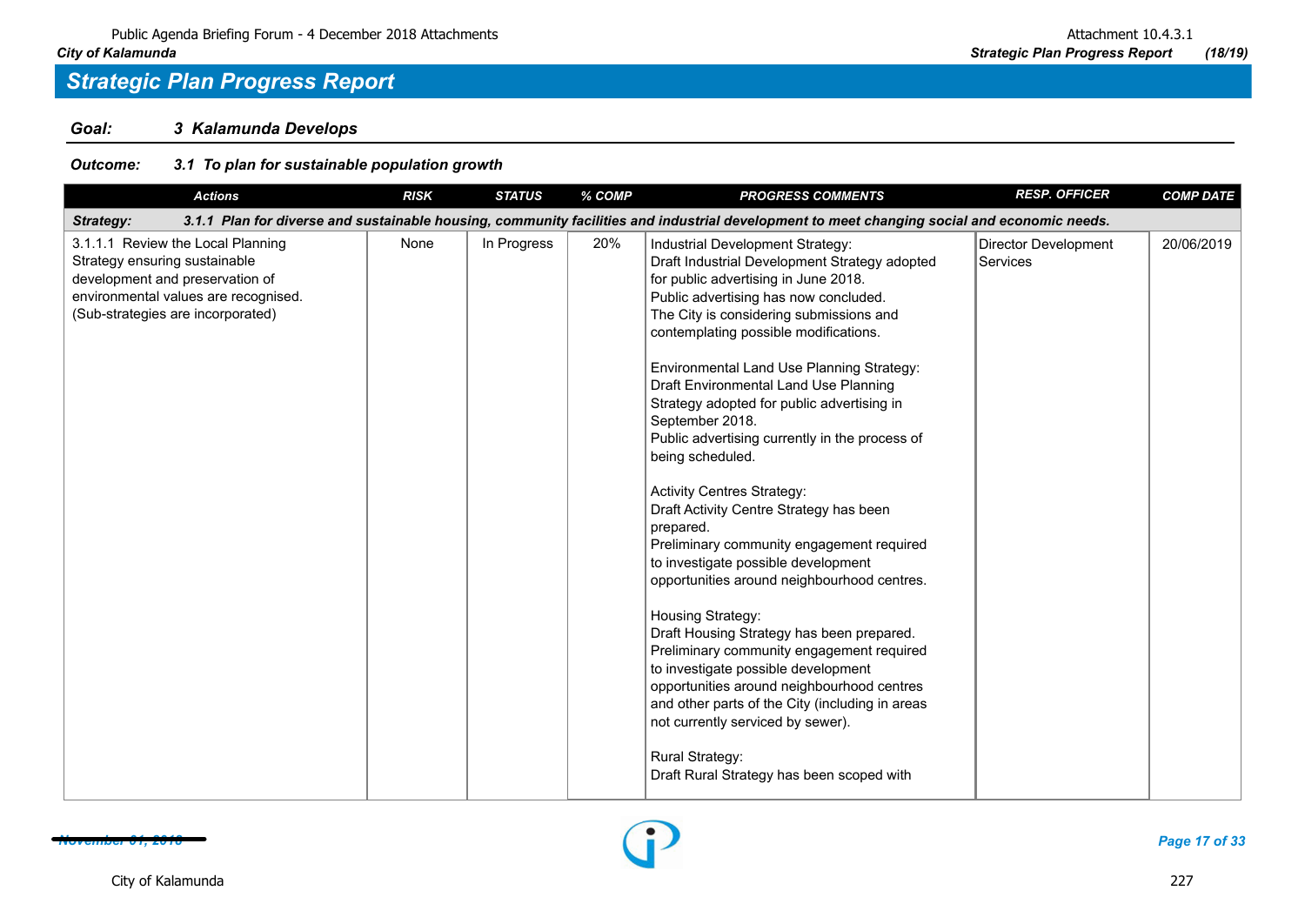*Goal: 3 Kalamunda Develops*

| <b>Actions</b>                                                                                                                                                                                                                                                                                                                                                                                                                                                   | <b>RISK</b> | <b>STATUS</b> | % COMP | <b>PROGRESS COMMENTS</b>                                                                                                                                                                                                                                                                                                                                                                                                                                                                                                                                         | <b>RESP. OFFICER</b>                    | <b>COMP DATE</b> |  |  |  |  |
|------------------------------------------------------------------------------------------------------------------------------------------------------------------------------------------------------------------------------------------------------------------------------------------------------------------------------------------------------------------------------------------------------------------------------------------------------------------|-------------|---------------|--------|------------------------------------------------------------------------------------------------------------------------------------------------------------------------------------------------------------------------------------------------------------------------------------------------------------------------------------------------------------------------------------------------------------------------------------------------------------------------------------------------------------------------------------------------------------------|-----------------------------------------|------------------|--|--|--|--|
| 3.1.1 Plan for diverse and sustainable housing, community facilities and industrial development to meet changing social and economic needs.<br>Strategy:                                                                                                                                                                                                                                                                                                         |             |               |        |                                                                                                                                                                                                                                                                                                                                                                                                                                                                                                                                                                  |                                         |                  |  |  |  |  |
|                                                                                                                                                                                                                                                                                                                                                                                                                                                                  |             |               |        | parts progressed with preliminary outcomes<br>from investigations undertaken by Department<br>of Primary Industries and Regional<br>Development and the Department of Water<br>and Environment Regulation.<br>Further progress is pending outcomes from<br>the State Government Taskforce and Working<br>Group into the investigation of planning in the<br>Pickering Brook area and surrounds.<br>Infrastructure and Servicing Strategy:<br>Draft scope of works to be prepared and align<br>with development potential outlined by<br>accompanying strategies. |                                         |                  |  |  |  |  |
| 3.1.1.2 (A) Kalamunda Activity Centre is<br>substantially progressed.<br>(B) Preparation begins for Forrestfield<br>Activity Centre which is progressed in<br>2019/20.<br>- Both plans require Council endorsement<br>prior to public advertising, after which it is<br>formally adopted by Council.<br>- Plans will comply with the requirements<br>of State Planning Policy 4.2 (Activity<br>Centres for Perth and Peel).<br>(Sub-strategies are incorporated) | None        | In Progress   | 10%    | Kalamunda Activity Centre Plan well<br>progressed with a draft documentation,<br>supporting studies and plan currently being<br>reviewed by the City's internal service teams<br>and Design Advisory Committee.<br>Draft Activity Centre Plan is scheduled to be<br>presented to Council for public advertising in<br>December 2018 or early 2019.                                                                                                                                                                                                               | <b>Director Development</b><br>Services | 30/12/2020       |  |  |  |  |
| 3.1.1.3 Forrestfield North structure Plans:<br>Plan for sustainable land use options<br>around the future railway station. Manage<br>consultant team to deliver structure plans                                                                                                                                                                                                                                                                                  | None        | In Progress   | 10%    | <b>Residential Precinct Local Structure Plan:</b><br>Draft LSP adopted by Council for public<br>advertising in April 2018.<br>Revised LSP currently in the process of being                                                                                                                                                                                                                                                                                                                                                                                      | Director Development<br>Services        | 30/06/2021       |  |  |  |  |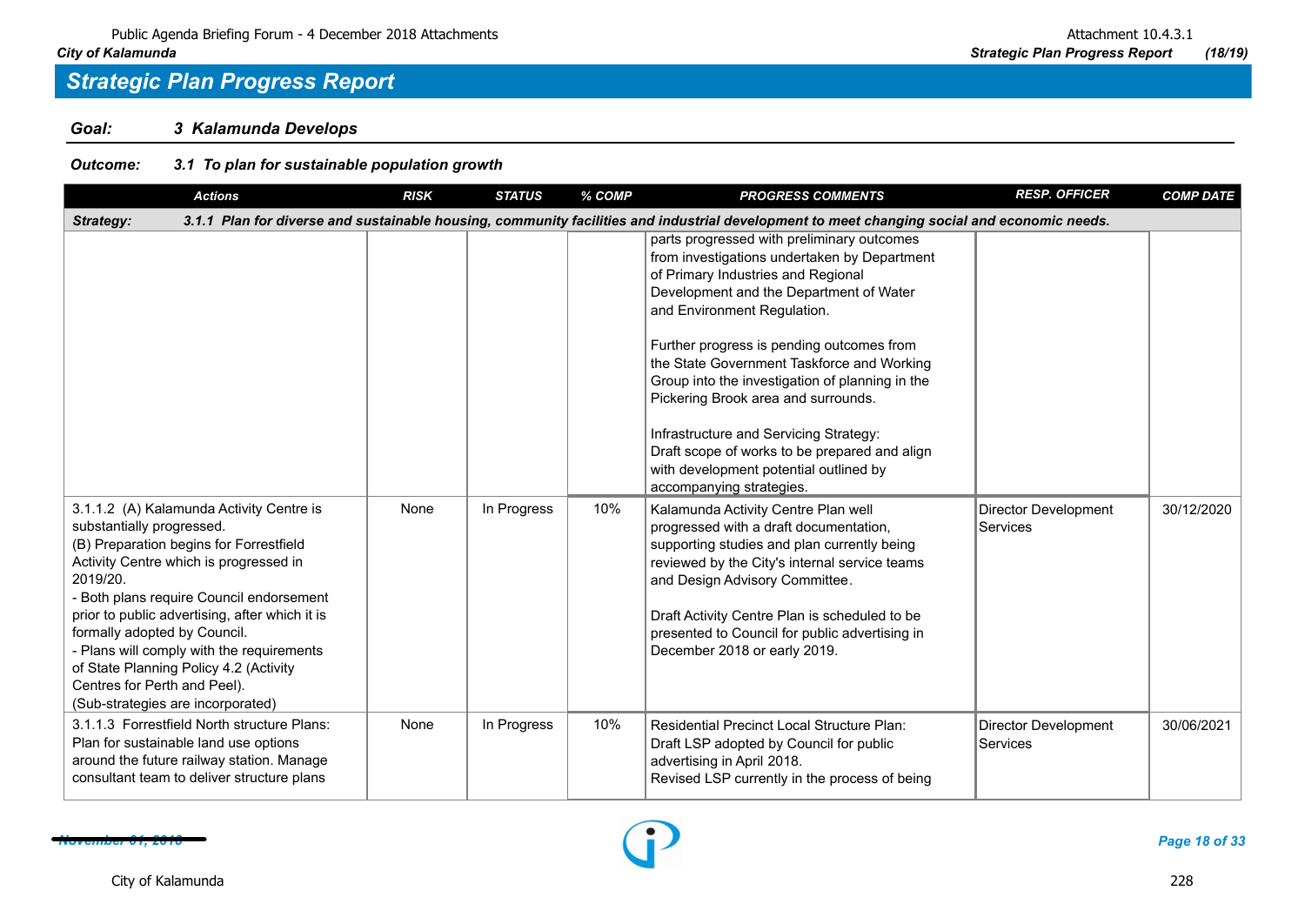*Goal: 3 Kalamunda Develops*

| <b>Actions</b>                                                                                                                                             | <b>RISK</b> | <b>STATUS</b> | % COMP | <b>PROGRESS COMMENTS</b>                                                                                                                                                                                                                                                                                                                                                                                                                                                                                                                       | <b>RESP. OFFICER</b>             | <b>COMP DATE</b> |  |  |  |
|------------------------------------------------------------------------------------------------------------------------------------------------------------|-------------|---------------|--------|------------------------------------------------------------------------------------------------------------------------------------------------------------------------------------------------------------------------------------------------------------------------------------------------------------------------------------------------------------------------------------------------------------------------------------------------------------------------------------------------------------------------------------------------|----------------------------------|------------------|--|--|--|
| 3.1.1 Plan for diverse and sustainable housing, community facilities and industrial development to meet changing social and economic needs.<br>Strategy:   |             |               |        |                                                                                                                                                                                                                                                                                                                                                                                                                                                                                                                                                |                                  |                  |  |  |  |
| to facilitate subdivision and development.                                                                                                                 |             |               |        | finalised and scheduled to be presented to<br>Council in November 2018.<br>Presentation to Council on the revised LSP is<br>scheduled for October 2018 Strategy Session.<br>Transit Oriented Development Precinct Local<br>Structure Plan:<br>Key inputs are still needing to be provided the<br>State Government in relation to traffic and<br>drainage matters associated with the new car<br>parking area. It is understood that this<br>information will be provided with a new<br>Development Application for the multi-deck<br>car park. |                                  |                  |  |  |  |
| 3.1.1.4 Pickering Brook Town Centre<br>urban investigation area.                                                                                           | None        | In Progress   | 10%    | Draft Rural Strategy has been scoped with<br>parts progressed with preliminary outcomes<br>from investigations undertaken by Department<br>of Primary Industries and Regional<br>Development and the Department of Water<br>and Environment Regulation.<br>Further progress is pending outcomes from<br>the State Government Taskforce and Working<br>Group into the investigation of planning in the<br>Pickering Brook area and surrounds.                                                                                                   | Director Development<br>Services | 30/08/2019       |  |  |  |
| 3.1.1.5 Undertake an annual review of<br>the Cell 9 Development Contribution Plan<br>- Consolidate Cell 9 Annual DCP review,<br>Cell 9 project management. | None        | In Progress   | 25%    | DCP Report from a planning perspective has<br>been finalised.<br>Final engineering inputs for infrastructure<br>scope and costs are required to be provided.                                                                                                                                                                                                                                                                                                                                                                                   | Director Development<br>Services | 30/06/2019       |  |  |  |
|                                                                                                                                                            |             |               |        |                                                                                                                                                                                                                                                                                                                                                                                                                                                                                                                                                |                                  |                  |  |  |  |

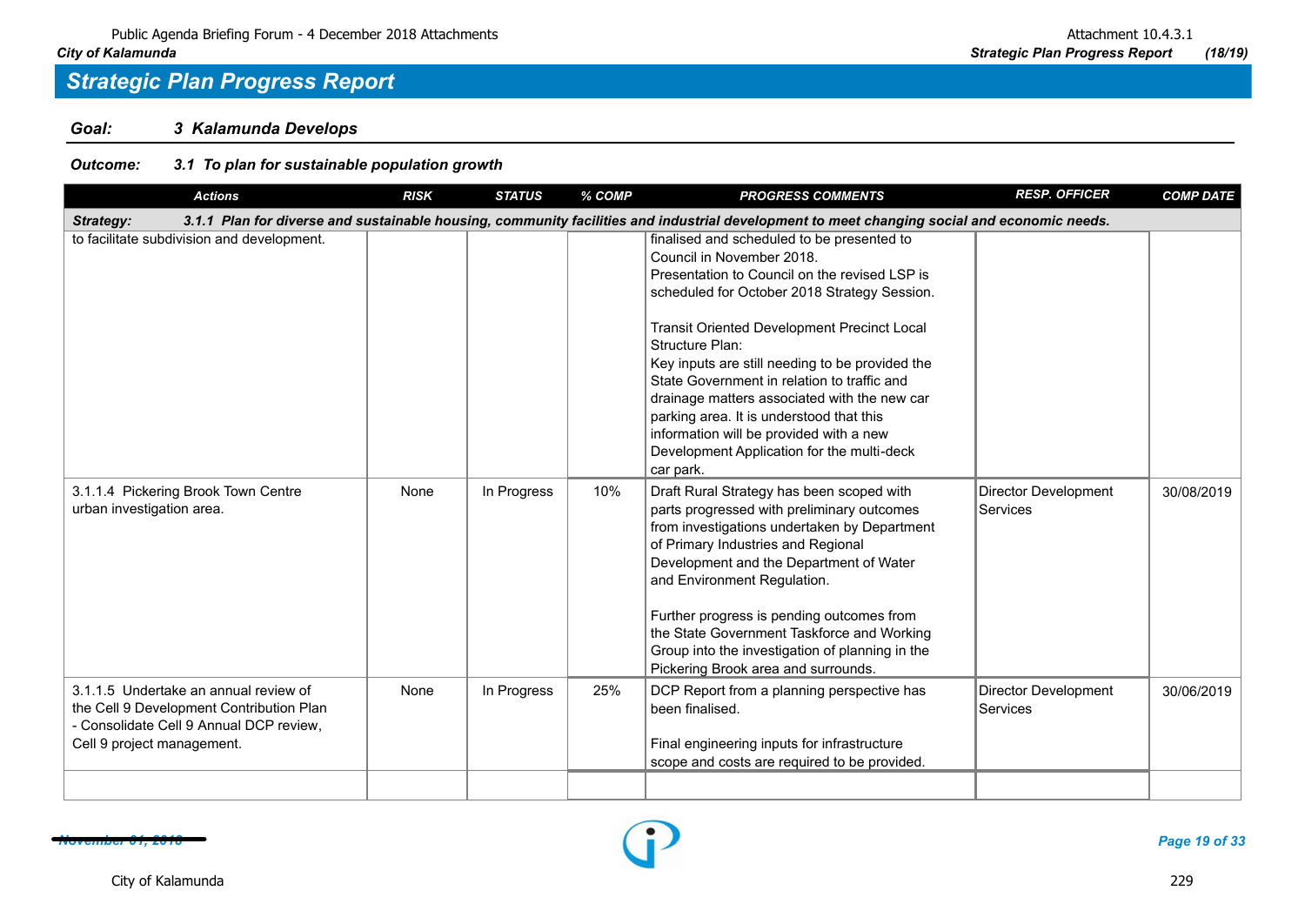*Goal: 3 Kalamunda Develops*

| <b>Actions</b>                                                                                                                                                                                                                                                                                                                                   | <b>RISK</b> | <b>STATUS</b> | % COMP | <b>PROGRESS COMMENTS</b>                                                                                                                                                                                                                                                                                                                                                                                                                                                                                                                                                                                                                   | <b>RESP. OFFICER</b>             | <b>COMP DATE</b> |  |  |  |  |
|--------------------------------------------------------------------------------------------------------------------------------------------------------------------------------------------------------------------------------------------------------------------------------------------------------------------------------------------------|-------------|---------------|--------|--------------------------------------------------------------------------------------------------------------------------------------------------------------------------------------------------------------------------------------------------------------------------------------------------------------------------------------------------------------------------------------------------------------------------------------------------------------------------------------------------------------------------------------------------------------------------------------------------------------------------------------------|----------------------------------|------------------|--|--|--|--|
| 3.1.1 Plan for diverse and sustainable housing, community facilities and industrial development to meet changing social and economic needs.<br>Strategy:                                                                                                                                                                                         |             |               |        |                                                                                                                                                                                                                                                                                                                                                                                                                                                                                                                                                                                                                                            |                                  |                  |  |  |  |  |
| 3.1.1.6 Forrestfield/High Wycombe<br>(FF/HW) Stage 1 Annual DCP review,<br>FF/HW Stage 1 Project Management,<br>Planning Design Guidelines. Additionally,<br>incorporate review and respond to<br>Government policy at strategic level,<br>monitor and implement innovative<br>strategic planning practice.<br>(Sub-strategies are incorporated) | None        | In Progress   | 50%    | DCP Report annual review has been<br>advertised and the final DCP Report has been<br>completed. Final land valuations currently<br>underway in preparation for presentation to<br>Council.                                                                                                                                                                                                                                                                                                                                                                                                                                                 | Director Development<br>Services | 03/12/2018       |  |  |  |  |
| 3.1.1.7 Planning investigation areas<br>incorporate the Maida Vale South<br>investigation area.                                                                                                                                                                                                                                                  | None        | In Progress   | 20%    | Metropolitan Region Scheme Amendment<br>1344/57 Maida Vale Urban Precinct:<br>On 10 September 2018, the Chairman of the<br>Environmental Protection Authority published<br>the determination to formally assess the<br>proposed amendment and requested that an<br>Environmental Review be undertaken for the<br>proposed rezoning.<br>Local Structure Plan:<br>Discussion are on-going with the proponent in<br>relation to the progression of the draft Local<br>Structure Plan. It is not envisaged that the<br>Local Structure Plan will be progressed until<br>such time as the environmental issues have<br>been further progressed. | Director Development<br>Services | 01/02/2019       |  |  |  |  |
| 3.1.1.8 Planning investigation areas<br>incorporate Wattle Grove South district<br>structure plan.                                                                                                                                                                                                                                               | None        | In Progress   | 20%    | Wattle Grove South Feasibility Study<br>complete.<br>Preliminary consultation prior to preparation of<br>a draft District Structure Plan has been<br>complete. Findings are scheduled to be                                                                                                                                                                                                                                                                                                                                                                                                                                                | Director Development<br>Services | 01/03/2021       |  |  |  |  |

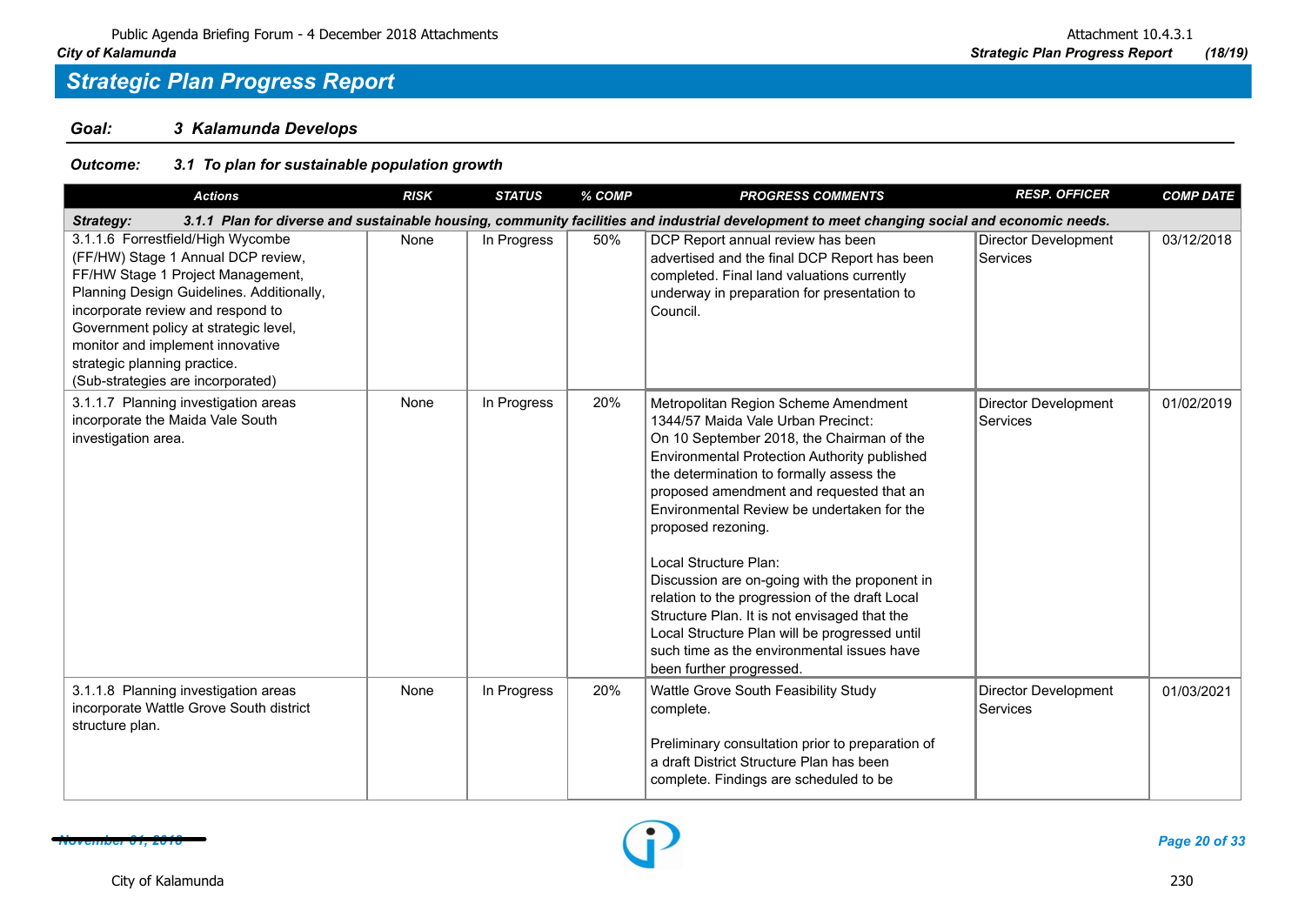*Goal: 3 Kalamunda Develops*

| <b>Actions</b>                                                                                                                                                  | <b>RISK</b> | <b>STATUS</b> | % COMP | <b>PROGRESS COMMENTS</b>                                                                                                                                                                                                                                                                                                                                                                                                                                               | <b>RESP. OFFICER</b>             | <b>COMP DATE</b> |  |  |  |  |
|-----------------------------------------------------------------------------------------------------------------------------------------------------------------|-------------|---------------|--------|------------------------------------------------------------------------------------------------------------------------------------------------------------------------------------------------------------------------------------------------------------------------------------------------------------------------------------------------------------------------------------------------------------------------------------------------------------------------|----------------------------------|------------------|--|--|--|--|
| 3.1.1 Plan for diverse and sustainable housing, community facilities and industrial development to meet changing social and economic needs.<br>Strategy:        |             |               |        |                                                                                                                                                                                                                                                                                                                                                                                                                                                                        |                                  |                  |  |  |  |  |
|                                                                                                                                                                 |             |               |        | presented to Council at 22 October 2018.<br>Council will provide direction on the<br>progression of the project subject to<br>consideration of the consultation outcomes.                                                                                                                                                                                                                                                                                              |                                  |                  |  |  |  |  |
| 3.1.1.9 Include Cambridge Reserve and<br>Heidelberg Park as POS transfer and<br>improvement investigation areas.                                                | None        | In Progress   | 16%    | Cambridge Reserve:<br>Preliminary community engagement complete.<br>Community engagement on the draft plan<br>complete.<br>Reviews to the plan currently being<br>undertaken with an internal workshop<br>scheduled over the coming weeks.<br>Heidelberg Park:<br>Preliminary concepts have been developed.<br>Waste water investigations currently underway<br>including site specific studies.<br>Preliminary community engagement<br>scheduled to occur early 2019. | Director Development<br>Services | 30/01/2020       |  |  |  |  |
| 3.1.1.10 Regularly review, map,<br>benchmark and improve planning<br>approval processes with a view to<br>increasing customer satisfaction levels.              | None        | In Progress   | 25%    | Process mapping has been undertaken for<br>stautory planning and building processes.<br>Meeting scheduled this month to review the<br>following key proceses:<br>Development application process.<br>Compliance meetings.                                                                                                                                                                                                                                              | Manager Approval<br>Services     | 30/06/2019       |  |  |  |  |
| 3.1.1.11 Create a customer service<br>charter for Approval Services and supply<br>this with every new application via<br>acknowledgement letter. Information to | None        | In Progress   | 10%    | A planning survey has been prepared,<br>reviewed and approved to be sent out with all<br>planning approval letters, including a link to<br>the Kalamunda Website.                                                                                                                                                                                                                                                                                                      | Manager Approval<br>Services     | 30/06/2019       |  |  |  |  |

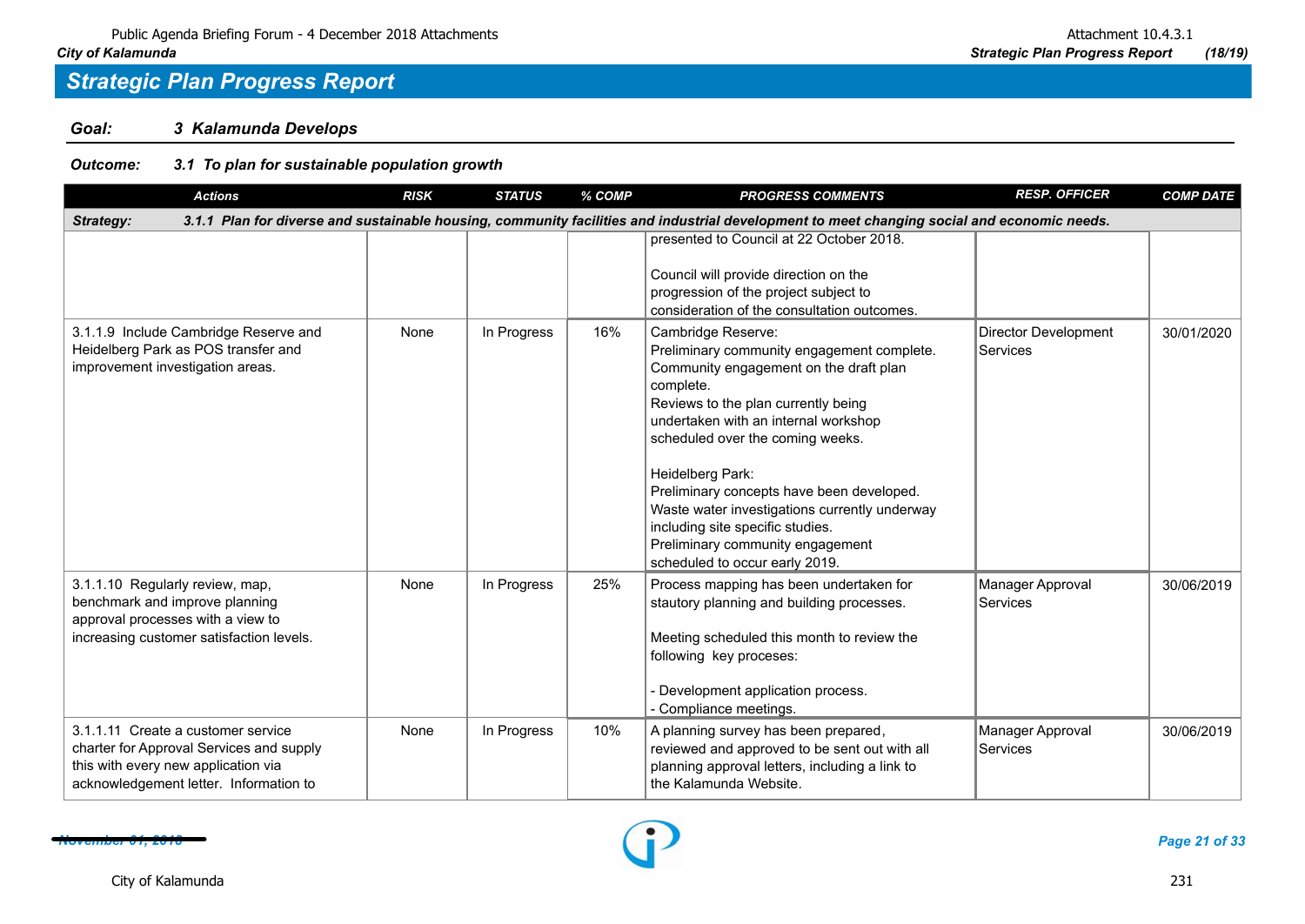*Goal: 3 Kalamunda Develops*

### *Outcome: 3.1 To plan for sustainable population growth*

| <b>Actions</b>                                                                                                                                                                                                                                            | <b>RISK</b> | <b>STATUS</b>      | % COMP | <b>PROGRESS COMMENTS</b>                                                                                                                                    | <b>RESP. OFFICER</b>         | <b>COMP DATE</b> |  |  |  |  |
|-----------------------------------------------------------------------------------------------------------------------------------------------------------------------------------------------------------------------------------------------------------|-------------|--------------------|--------|-------------------------------------------------------------------------------------------------------------------------------------------------------------|------------------------------|------------------|--|--|--|--|
| 3.1.1 Plan for diverse and sustainable housing, community facilities and industrial development to meet changing social and economic needs.<br>Strategy:                                                                                                  |             |                    |        |                                                                                                                                                             |                              |                  |  |  |  |  |
| be compiled and reported on bi-annually.                                                                                                                                                                                                                  |             |                    |        |                                                                                                                                                             |                              |                  |  |  |  |  |
| 3.1.1.12 Develop customer friendly<br>process maps and guidelines and make<br>them readily available to the public.                                                                                                                                       | None        | <b>Not Started</b> | 0%     | Once planning processes have been reviewed<br>and improved (refer to 3.1.1.10) we will<br>organise user friendly communications to<br>reflect the outcomes. | Manager Approval<br>Services | 30/06/2019       |  |  |  |  |
| 3.1.1.13 Develop, monitor and report<br>KPIs to ensure all approvals are<br>processed within agreed timeframes and<br>are advertised and communicated broadly<br>and effectively. Approvals are<br>communicated and processed within<br>given timeframes. | None        | In Progress        | 25%    | KPI's have been prepared and reported on a<br>monthly basis.                                                                                                | Manager Approval<br>Services | 30/06/2019       |  |  |  |  |
| 3.1.1.14 Develop a Residential<br>Development Design Policy for<br>endorsement by Council.                                                                                                                                                                | None        | In Progress        | 50%    | Local Planning Policy P-DEV 43 has been<br>drafted for the first review.                                                                                    | Manager Approval<br>Services | 31/10/2019       |  |  |  |  |
| 3.1.1.15 Develop an Aged Care<br>Assessment Planning Policy for<br>endorsement by Council.                                                                                                                                                                | None        | In Progress        | 5%     | The City is currently working on the scope and<br>objectives of the local planning policy for Aged<br>Residential Care. This is on track.                   | Manager Approval<br>Services | 01/10/2020       |  |  |  |  |

*Outcome: 3.2 To connect the community to quality amenities*

| <b>Actions</b>                                                                                                                                                                                                        | <b>RISK</b> | STATUS      | % COMP | <b>PROGRESS COMMENTS</b>                                                                                                                                                                                                                                                                   | <b>RESP. OFFICER</b>             | <b>COMP DATE</b> |
|-----------------------------------------------------------------------------------------------------------------------------------------------------------------------------------------------------------------------|-------------|-------------|--------|--------------------------------------------------------------------------------------------------------------------------------------------------------------------------------------------------------------------------------------------------------------------------------------------|----------------------------------|------------------|
| 3.2.1 Optimal management of all assets.<br>Strategy:                                                                                                                                                                  |             |             |        |                                                                                                                                                                                                                                                                                            |                                  |                  |
| 3.2.1.1 Identify potential site locations,<br>develop future concepts, as well as<br>funding sources for new Civic Facilities<br>and Community Digital Hub located within<br>the Forrestfield North Station precinct. | None        | In Progress | 25%    | Community Purposes sites identified as part<br>of the Forrestfield North Residential Precinct<br>Local Structure Plan.<br>Preliminary concept plans developed and cost<br>estimates prepared.<br>Strategic discussions progressing with<br>Metronet in relation to interim uses within the | Director Development<br>Services | 22/06/2019       |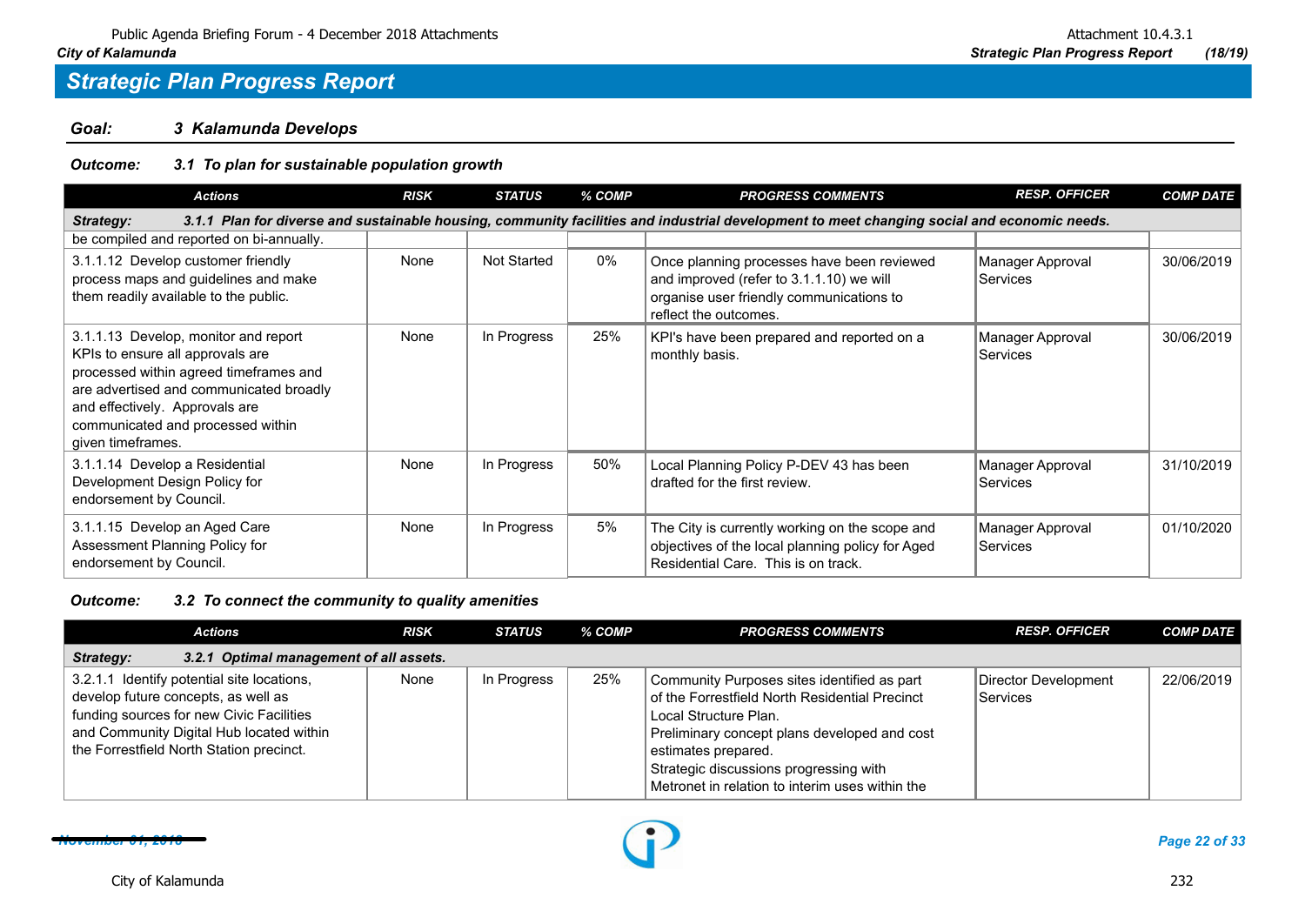*Goal: 3 Kalamunda Develops*

### *Outcome: 3.2 To connect the community to quality amenities*

| <b>Actions</b>                                                                                                  | <b>RISK</b> | <b>STATUS</b> | % COMP | <b>PROGRESS COMMENTS</b>                                                                                                                                                                                                                                                                                                                                                                                                                                                                                                                                                                                         | <b>RESP. OFFICER</b>                    | <b>COMP DATE</b> |
|-----------------------------------------------------------------------------------------------------------------|-------------|---------------|--------|------------------------------------------------------------------------------------------------------------------------------------------------------------------------------------------------------------------------------------------------------------------------------------------------------------------------------------------------------------------------------------------------------------------------------------------------------------------------------------------------------------------------------------------------------------------------------------------------------------------|-----------------------------------------|------------------|
| 3.2.1 Optimal management of all assets.<br>Strategy:                                                            |             |               |        |                                                                                                                                                                                                                                                                                                                                                                                                                                                                                                                                                                                                                  |                                         |                  |
|                                                                                                                 |             |               |        | Forrestfield North TOD precinct.                                                                                                                                                                                                                                                                                                                                                                                                                                                                                                                                                                                 |                                         |                  |
| 3.2.1.2 Undertake a review of the 10 year<br>priority actions outlined within the<br>Community Facilities Plan. | None        | In Progress   | 20%    | Dave Lanfear Consulting have been<br>engaged to undertake a review and update of<br>the Community Facilities Plan 2011-2031.<br>- The consultant has completed a literature<br>review and demographic analysis including<br>reviewing usage data, analyzing adjoining<br>local government provision and industry<br>trends and benchmarking.<br>- Four community workshops have been<br>arranged, one in each ward during the month<br>of November.                                                                                                                                                              | Manager Community<br>Development        | 28/09/2019       |
| 3.2.1.3 Implement Stirk Park Master Plan<br>subject to securing external funding.                               | None        | In Progress   | 25%    | In July 2018, Council approved an<br>amendment to the Stirk Park Master Plan to<br>include a Skate Park within the Youth Precinct<br>area, in lieu of a pump track. Council also<br>resolved to progress the detailed designs for<br>the following stage one priorities:<br>Playground upgrade.<br>- Youth precinct.<br>Path network upgrade.<br>The detailed design phase will be progressed<br>this financial year.<br>A Project Manager has been appointed to<br>undertake the detailed design and project<br>funding.<br>Funding opportunities and requirements from<br>funding agencies are being reviewed. | <b>Manager Community</b><br>Development | 30/06/2019       |

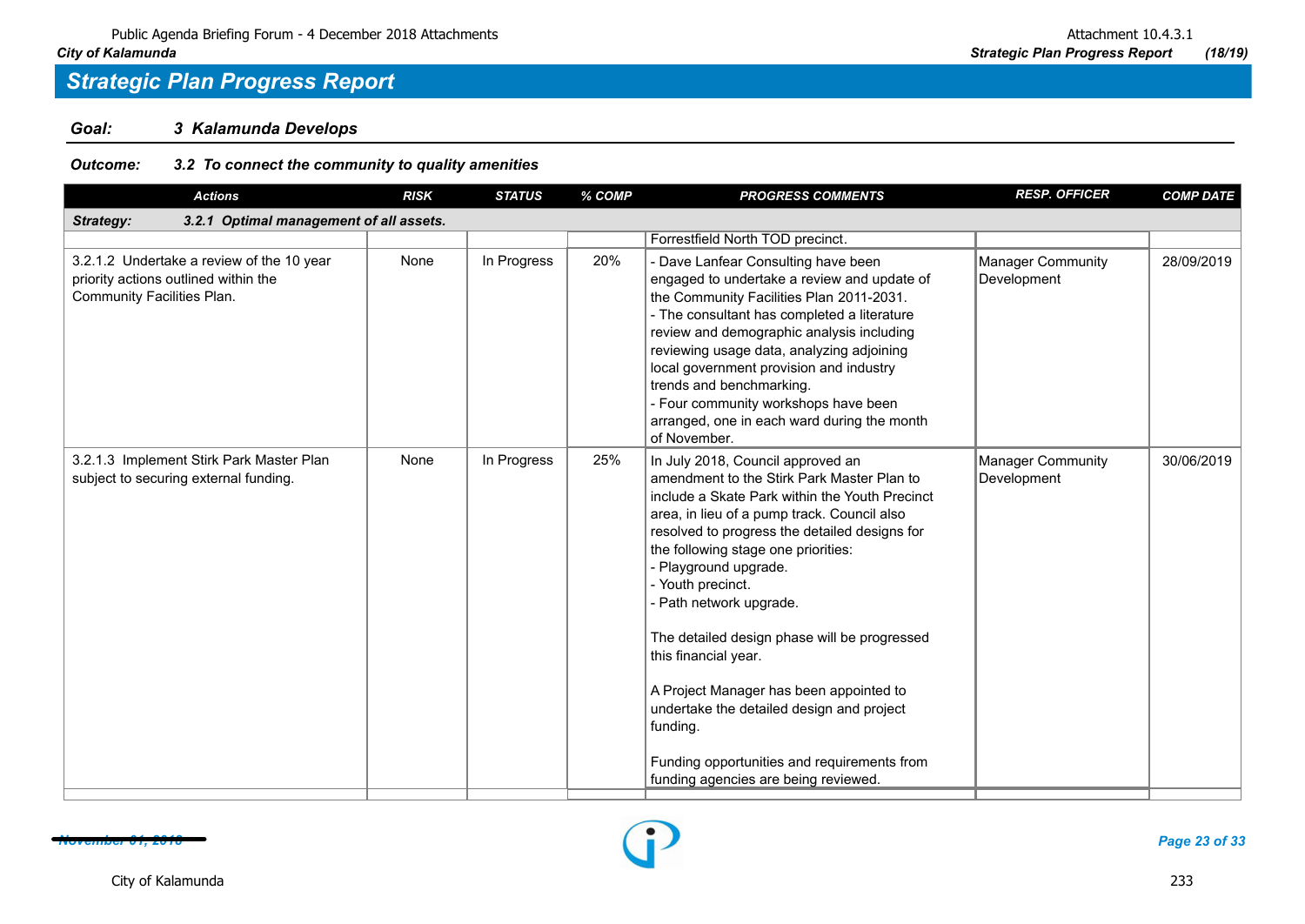*Goal: 3 Kalamunda Develops*

*Outcome: 3.2 To connect the community to quality amenities*

| <b>Actions</b>                                                                                                                                                                                                                                   | <b>RISK</b> | <b>STATUS</b> | % COMP | <b>PROGRESS COMMENTS</b>                                                                                                                                                                                                                                                                                                                                                                                                                                                                                                                                                                                                                                                                                                                                       | <b>RESP. OFFICER</b>                             | <b>COMP DATE</b> |
|--------------------------------------------------------------------------------------------------------------------------------------------------------------------------------------------------------------------------------------------------|-------------|---------------|--------|----------------------------------------------------------------------------------------------------------------------------------------------------------------------------------------------------------------------------------------------------------------------------------------------------------------------------------------------------------------------------------------------------------------------------------------------------------------------------------------------------------------------------------------------------------------------------------------------------------------------------------------------------------------------------------------------------------------------------------------------------------------|--------------------------------------------------|------------------|
| 3.2.1 Optimal management of all assets.<br>Strategy:                                                                                                                                                                                             |             |               |        |                                                                                                                                                                                                                                                                                                                                                                                                                                                                                                                                                                                                                                                                                                                                                                |                                                  |                  |
| 3.2.1.4 Develop and regularly review the<br>Asset Management Policy, Strategy and<br>associated plans for all major asset<br>classes, and implement all associated<br>actions to provide strategic direction in the<br>management of all assets. | None        | In Progress   | 25%    | - An annual review of the Asset Management<br>Strategy was completed in September,<br>indicating the need for more progress on a<br>number of actions.<br>- The Asset Management Policy has been<br>updated and is awaiting submission to Council<br>with the City's Policy review process.<br>- The Roads Asset Management Plan was<br>submitted to Council in September however<br>lapsed due to Council concerns on the<br>like-for-like' treatment of road surfaces.<br>Options are being prepared for Council to<br>reconsider in October.<br>- Work is proceeding on the Buildings Asset<br>Management Plan, and additional work has<br>been done on developing a project plan for<br>this initiative due to the complex range of<br>issues to consider. | Manager Asset<br>Planning &<br>Management        | 30/06/2019       |
| 3.2.1.5 Develop a rolling 10 year program<br>of detailed projects forming the City's<br>capital works program for each asset<br>class.                                                                                                           | None        | In Progress   | 25%    | The ten year capital works program is<br>regularly updated as part of the Long Term<br>Financial Plan. Grant funding levels are<br>currently being reviewed to determine the<br>level of funding that the City can put towards<br>Commodity Routes grant funding (where a<br>minimum 33% of City funding is expected for<br>some projects).                                                                                                                                                                                                                                                                                                                                                                                                                    | Manager Asset<br>Planning &<br>Management        | 30/06/2019       |
| 3.2.1.6 Develop a 10 year plan for street<br>landscape improvements and tree<br>planting.                                                                                                                                                        | None        | In Progress   | 10%    | Streetscape assessments are in progress for<br>determining tree species and key entry<br>statement locations.                                                                                                                                                                                                                                                                                                                                                                                                                                                                                                                                                                                                                                                  | Manager Parks &<br><b>Environmental Services</b> | 26/01/2019       |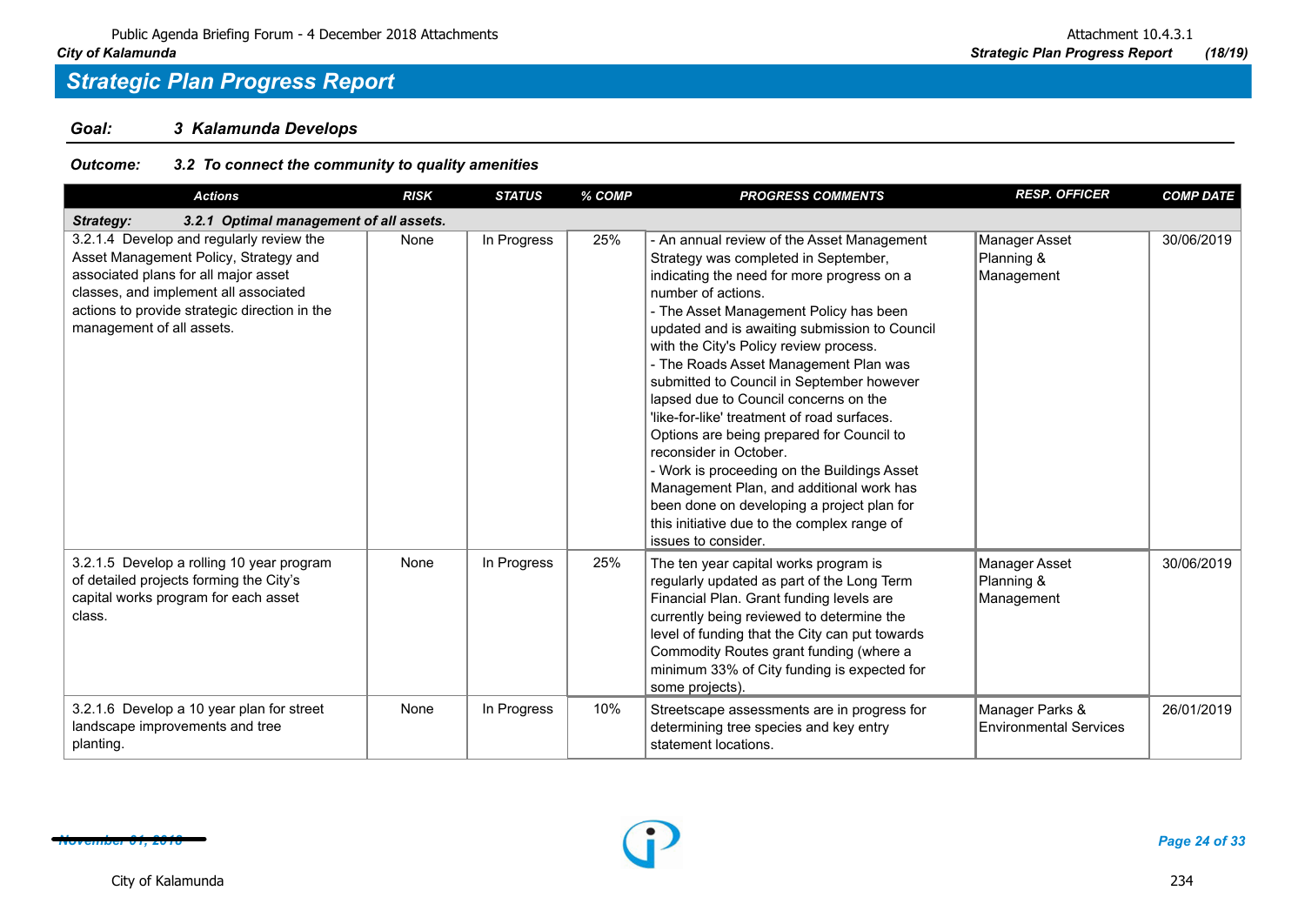*Goal: 3 Kalamunda Develops*

#### *Outcome: 3.2 To connect the community to quality amenities*

| Actions                                                                                                                                                                                             | <b>RISK</b> | <b>STATUS</b> | % COMP | <b>PROGRESS COMMENTS</b>                                                                                                                                                             | <b>RESP. OFFICER</b>                      | <b>COMP DATE</b> |  |  |  |
|-----------------------------------------------------------------------------------------------------------------------------------------------------------------------------------------------------|-------------|---------------|--------|--------------------------------------------------------------------------------------------------------------------------------------------------------------------------------------|-------------------------------------------|------------------|--|--|--|
| 3.2.2 Provide and advocate for improved transport solutions and better connectivity through integrated transport planning.<br>Strategy:                                                             |             |               |        |                                                                                                                                                                                      |                                           |                  |  |  |  |
| 3.2.2.1 Research and prepare an<br>integrated transport plan for the city,<br>including congestion management,<br>network capacity and safety, sustainable<br>transport, and multi-modal transport. | None        | In Progress   | 15%    | Work on the Integrated Transport Plan has<br>been delayed due to staff vacancy. Criteria<br>for the congestion model have been prepared<br>and are scheduled to be further analysed. | Manager Asset<br>Planning &<br>Management | 30/06/2019       |  |  |  |

#### *Outcome: 3.3 To develop and enhance the City's economy*

| <b>Actions</b>                                                                                              | <b>RISK</b> | <b>STATUS</b> | % COMP | <b>PROGRESS COMMENTS</b>                                                                                                                                                                                                                                                                                                                                                                                                                                                                                                                                                                         | <b>RESP. OFFICER</b>                             | <b>COMP DATE</b> |  |  |  |  |
|-------------------------------------------------------------------------------------------------------------|-------------|---------------|--------|--------------------------------------------------------------------------------------------------------------------------------------------------------------------------------------------------------------------------------------------------------------------------------------------------------------------------------------------------------------------------------------------------------------------------------------------------------------------------------------------------------------------------------------------------------------------------------------------------|--------------------------------------------------|------------------|--|--|--|--|
| 3.3.1 Facilitate and support the success and growth of industry and businesses.<br>Strategy:                |             |               |        |                                                                                                                                                                                                                                                                                                                                                                                                                                                                                                                                                                                                  |                                                  |                  |  |  |  |  |
| 3.3.1.1 Deliver the initiatives and targets<br>of the Economic Development Strategy<br>for 2018/19.         | None        | In Progress   | 23%    | - Actively participating in industry networks<br>and associations, held three targeted events.<br>- Engaging regularly with Kalamunda<br>Chamber of Commerce, identifying areas for<br>training, business and workforce<br>development, initial conversations held with<br>regards mentoring programme.<br>- Meetings held with regards buy local and<br>community pride programme and engaging in<br>township activation. Initial conversations with<br>local orchardists regarding agritourism in<br>Pickering Brook.<br>- Tourism activations on target with Tourism<br>Strategy development. | Economic Development<br>Specialist               | 30/06/2019       |  |  |  |  |
| <b>Actions</b>                                                                                              | <b>RISK</b> | <b>STATUS</b> | % COMP | <b>PROGRESS COMMENTS</b>                                                                                                                                                                                                                                                                                                                                                                                                                                                                                                                                                                         | <b>RESP. OFFICER</b>                             | <b>COMP DATE</b> |  |  |  |  |
| 3.3.2 Attract new investment opportunities and businesses with a focus on innovation.<br><b>Strategy:</b>   |             |               |        |                                                                                                                                                                                                                                                                                                                                                                                                                                                                                                                                                                                                  |                                                  |                  |  |  |  |  |
| 3.3.2.1 Develop and implement a Digital<br>Strategy to attract funding through the<br>Smart Cities Program. | None        | In Progress   | 50%    | A draft Digital Strategy produced, however,<br>initial review was not favourable. We are<br>currently reviewing our approach and revising<br>our draft strategy.                                                                                                                                                                                                                                                                                                                                                                                                                                 | Coordinator Economic<br>& Tourism<br>Development | 30/06/2019       |  |  |  |  |

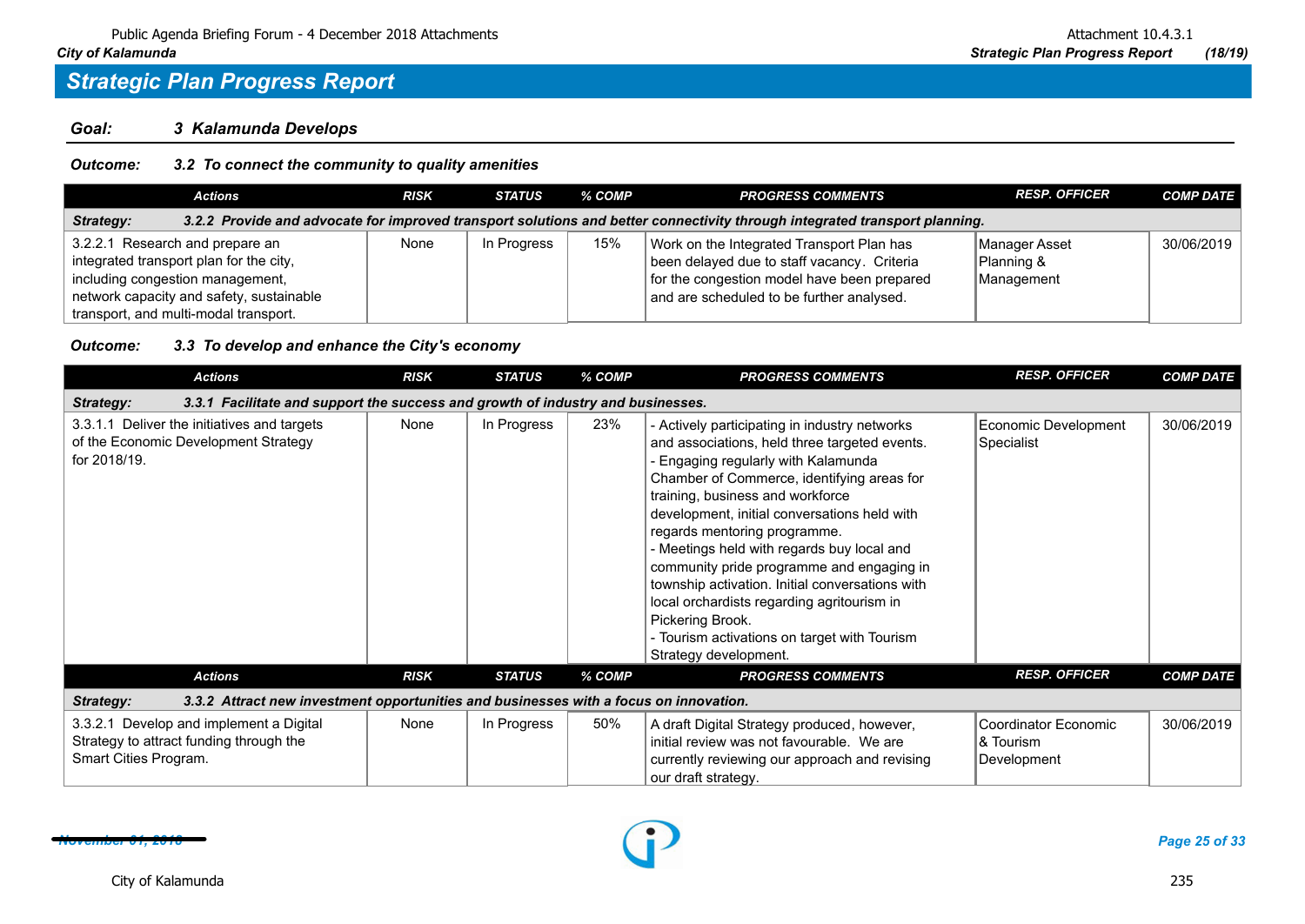*Goal: 3 Kalamunda Develops*

*Outcome: 3.4 To be recognised as a preferred tourism destination*

| <b>Actions</b>                                                                                                                  | <b>RISK</b> | <b>STATUS</b> | % COMP | <b>PROGRESS COMMENTS</b>                                                                                           | <b>RESP. OFFICER</b>                              | <b>COMP DATE</b> |  |  |  |
|---------------------------------------------------------------------------------------------------------------------------------|-------------|---------------|--------|--------------------------------------------------------------------------------------------------------------------|---------------------------------------------------|------------------|--|--|--|
| 3.4.1 Facilitate, support and promote activities and places to visit.<br>Strategy:                                              |             |               |        |                                                                                                                    |                                                   |                  |  |  |  |
| 3.4.1.1 Develop a vision & strategy for<br>tourism development that identifies the<br>City's competitive and unique advantages. | None        | In Progress   | 23%    | Tourism Community Reference Group<br>convened. Five Community consultations<br>have been completed and two remain. | Coordinator Economic<br>∣& Tourism<br>Development | 30/06/2019       |  |  |  |
| <b>Actions</b>                                                                                                                  | <b>RISK</b> | STATUS        | % COMP | <b>PROGRESS COMMENTS</b>                                                                                           | <b>RESP. OFFICER</b>                              | <b>COMP DATE</b> |  |  |  |
| 3.4.2 Advocate and facilitate diversification options for rural properties to flourish.<br>Strategy:                            |             |               |        |                                                                                                                    |                                                   |                  |  |  |  |
| 3.4.2.1 Develop an advocacy campaign<br>to support rural land diversification and<br>review annually.                           | None        | In Progress   | 25%    | Refer to 4.2.2.1 Advocacy Strategies for<br>2018/19.                                                               | <b>IChief Executive Officer</b>                   | 30/06/2019       |  |  |  |

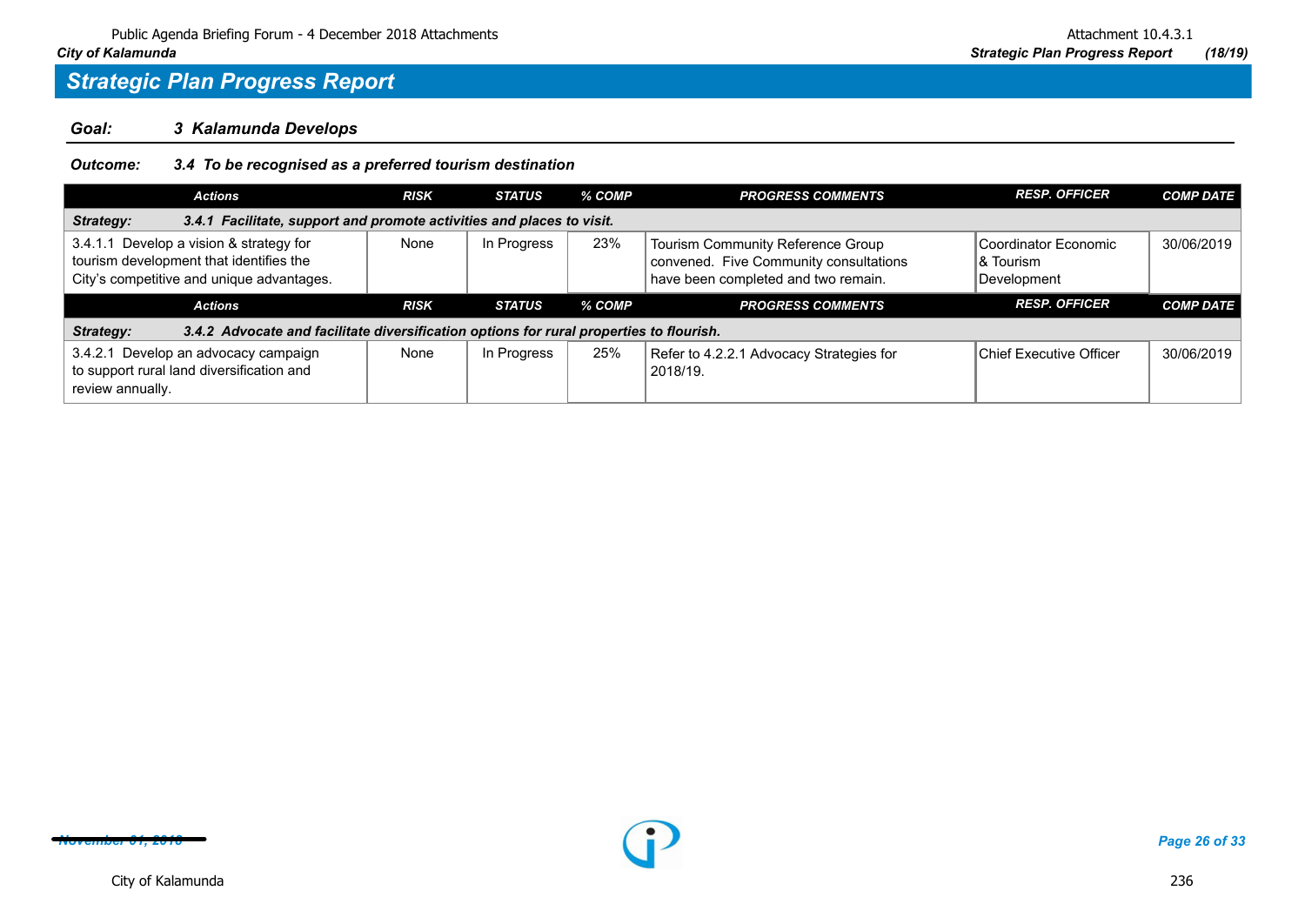*Goal: 4 Kalamunda Leads*

*Outcome: 4.1 To provide leadership through transparent governance*

| <b>Actions</b>                                                                                                                                                                                                                                                                                                                                                              | <b>RISK</b> | <b>STATUS</b> | % COMP | <b>PROGRESS COMMENTS</b>                                                                                                                                                                                                                                                                                                                                                                                                  | <b>RESP. OFFICER</b>                                                        | <b>COMP DATE</b> |  |  |  |  |
|-----------------------------------------------------------------------------------------------------------------------------------------------------------------------------------------------------------------------------------------------------------------------------------------------------------------------------------------------------------------------------|-------------|---------------|--------|---------------------------------------------------------------------------------------------------------------------------------------------------------------------------------------------------------------------------------------------------------------------------------------------------------------------------------------------------------------------------------------------------------------------------|-----------------------------------------------------------------------------|------------------|--|--|--|--|
| 4.1.1 Provide good governance.<br>Strategy:                                                                                                                                                                                                                                                                                                                                 |             |               |        |                                                                                                                                                                                                                                                                                                                                                                                                                           |                                                                             |                  |  |  |  |  |
| 4.1.1.1 Corporate Business Plan -<br>Progress Reporting Review and report<br>quarterly and deliver the Corporate<br>Business Plan actions.                                                                                                                                                                                                                                  | None        | In Progress   | 36%    | The Corporate Business Plan has been<br>cascaded down into a set of business unit<br>plans and activities, with responsible persons<br>and target dates clearly identified.<br>Additionally, we have tightened the alignment<br>of Executive and Manager level performance<br>objectives to the achievement of the<br>Corporate Business Plan. This is the first<br>quarterly progress report for this financial<br>year. | Manager Strategy,<br>People & Performance                                   | 30/06/2019       |  |  |  |  |
| 4.1.1.2 Develop and implement a<br>Contract Management Framework.                                                                                                                                                                                                                                                                                                           | None        | In Progress   | 25%    |                                                                                                                                                                                                                                                                                                                                                                                                                           | Manager Financial<br>Services                                               | 30/06/2019       |  |  |  |  |
| 4.1.1.3 Develop and review the Long<br>Term Financial Plan for the sustainability<br>of the City.                                                                                                                                                                                                                                                                           | None        | In Progress   | 25%    | The LTFP will be reviewed as part of the Mid<br>Year Budget Review.                                                                                                                                                                                                                                                                                                                                                       | Manager Financial<br>Services                                               | 30/06/2019       |  |  |  |  |
| 4.1.1.4 [A] Complete an annual review of<br>the Strategic Risk Register and seek A&R<br>Committee support, Council<br>endorsement.<br>[B] Provide a quarterly report to the A&R<br>Committee of progress against mitigating<br>actions in the strategic risk register.<br>[C] Demonstrate that the aggregated<br>Strategic Risk profile is maintained from<br>2017 to 2018. | None        | In Progress   | 25%    | First quarter review of strategic and<br>operational risks has been completed. This<br>quarterly report will go to the next A&R<br>Committee. The City is also progressing with<br>the implementation of a risk management<br>software to better monitor, track and report<br>operational and quarterly risks.                                                                                                            | Director Corporate<br>Services                                              | 30/06/2019       |  |  |  |  |
| 4.1.1.5 Ensure the Governance & Policy<br>Framework is used to guide Councillors<br>and is reviewed every two years prior to<br>Council elections.                                                                                                                                                                                                                          | None        | In Progress   | 25%    | - Following the resignation of Cr Destree, work<br>has commenced with the Electoral<br>Commission to plan an extraordinary election<br>on 14 December 2018.                                                                                                                                                                                                                                                               | General Counsel &<br>Executive Advisor.<br>Governance and Legal<br>Services | 30/06/2019       |  |  |  |  |

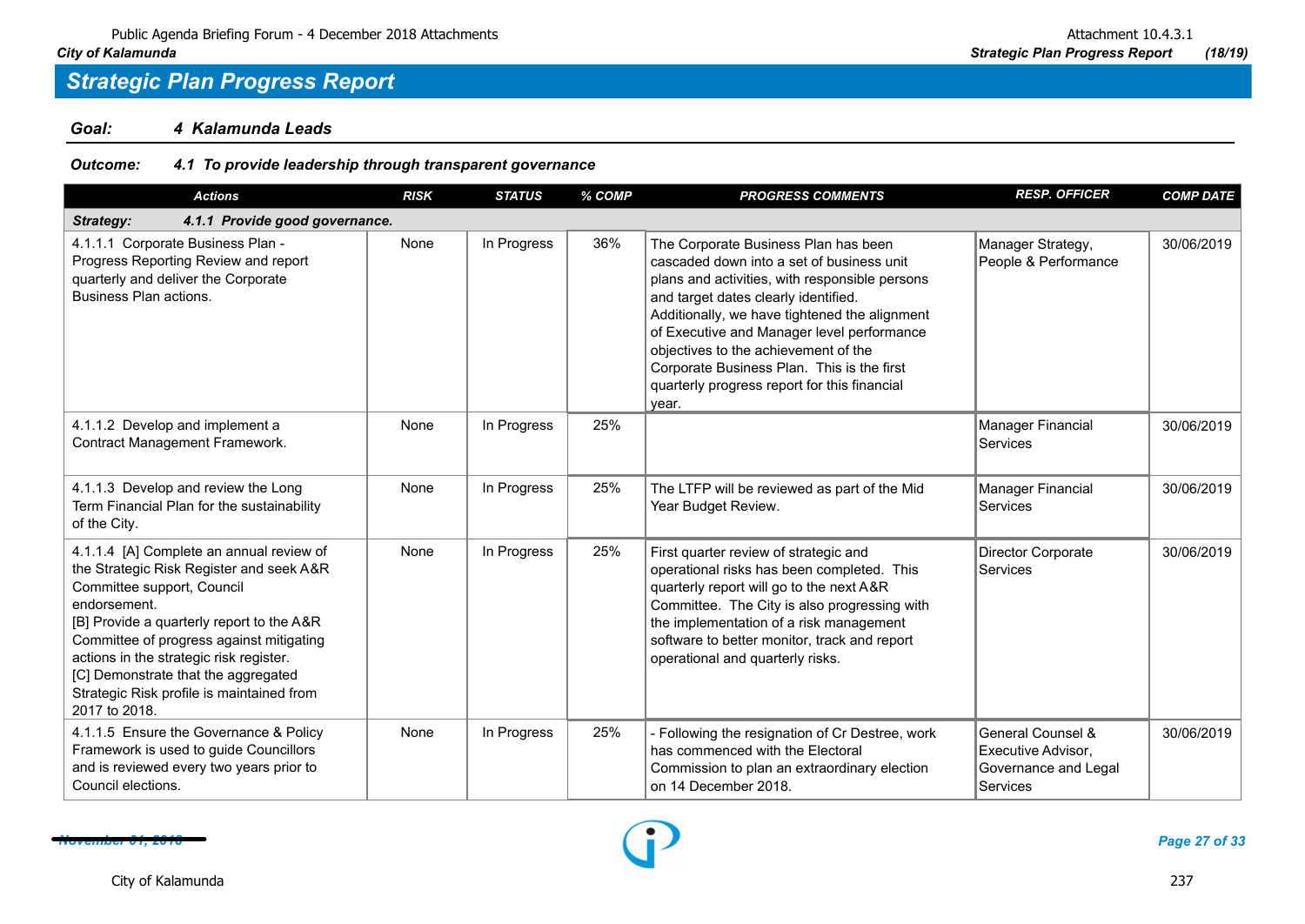*Goal: 4 Kalamunda Leads*

### *Outcome: 4.1 To provide leadership through transparent governance*

| <b>Actions</b>                                                                                                                                                                         | <b>RISK</b> | <b>STATUS</b> | % COMP | <b>PROGRESS COMMENTS</b>                                                                                                                                                                                                                                                                                                                                                                                                                                                                                                                                                                                                                                                                                                                                    | <b>RESP. OFFICER</b>                      | <b>COMP DATE</b> |
|----------------------------------------------------------------------------------------------------------------------------------------------------------------------------------------|-------------|---------------|--------|-------------------------------------------------------------------------------------------------------------------------------------------------------------------------------------------------------------------------------------------------------------------------------------------------------------------------------------------------------------------------------------------------------------------------------------------------------------------------------------------------------------------------------------------------------------------------------------------------------------------------------------------------------------------------------------------------------------------------------------------------------------|-------------------------------------------|------------------|
| 4.1.1 Provide good governance.<br><b>Strategy:</b>                                                                                                                                     |             |               |        |                                                                                                                                                                                                                                                                                                                                                                                                                                                                                                                                                                                                                                                                                                                                                             |                                           |                  |
|                                                                                                                                                                                        |             |               |        | - In the first quarter we have developed a<br>timetable and process for ensuring agendas<br>and minutes of Council meetings and<br>committees are compliant with legislation<br>requirements. This has been approved for the<br>implementation by the Executive Team and is<br>improving officer compliance with reporting<br>deadlines.<br>- Improvements are being planned for the<br>Council resolution database to make it more<br>accessible to Council and staff. We expect<br>this to take 2 to 3 months to complete.<br>- Review of the policy manual is continuing<br>ensuring it remains current, relevant and<br>compliant with legislation. This will be<br>presented to Councillors for their input at the<br>February 2019 strategic retreat. |                                           |                  |
| <b>Actions</b>                                                                                                                                                                         | <b>RISK</b> | <b>STATUS</b> | % COMP | <b>PROGRESS COMMENTS</b>                                                                                                                                                                                                                                                                                                                                                                                                                                                                                                                                                                                                                                                                                                                                    | <b>RESP. OFFICER</b>                      | <b>COMP DATE</b> |
| Strategy:<br>4.1.2 Build an effective and efficient service based organisation.                                                                                                        |             |               |        |                                                                                                                                                                                                                                                                                                                                                                                                                                                                                                                                                                                                                                                                                                                                                             |                                           |                  |
| 4.1.2.1 Altus Collaboration Consortium<br>Project: Continue to work positively within<br>the collaboration to upgrade all key<br>corporate systems.                                    | None        | In Progress   | 20%    | - Work is continuing with the Altus Inspection<br>Modules application. Due to be used in the<br>field by 01 Nov 2018.<br>- Development work is continuing with the<br>Altus Core Financials Project. Bank<br>Reconciliation and Accounts Payable<br>workshops complete.                                                                                                                                                                                                                                                                                                                                                                                                                                                                                     | Manager Information<br>Technology         | 30/09/2019       |
| 4.1.2.2 Workforce Plan Review:<br>[A] Review and implement the Workforce<br>Plan initiatives for 2018/19;<br>[B] Workforce Plan includes a focus on<br>building leadership capability. | None        | In Progress   | 40%    | - The Executive Team have reviewed the<br>2018/19 Workforce Plan. Initiatives have<br>been developed and currently being prioritised<br>and built into a project plan.<br>Executive competencies have been                                                                                                                                                                                                                                                                                                                                                                                                                                                                                                                                                  | Manager Strategy,<br>People & Performance | 30/06/2022       |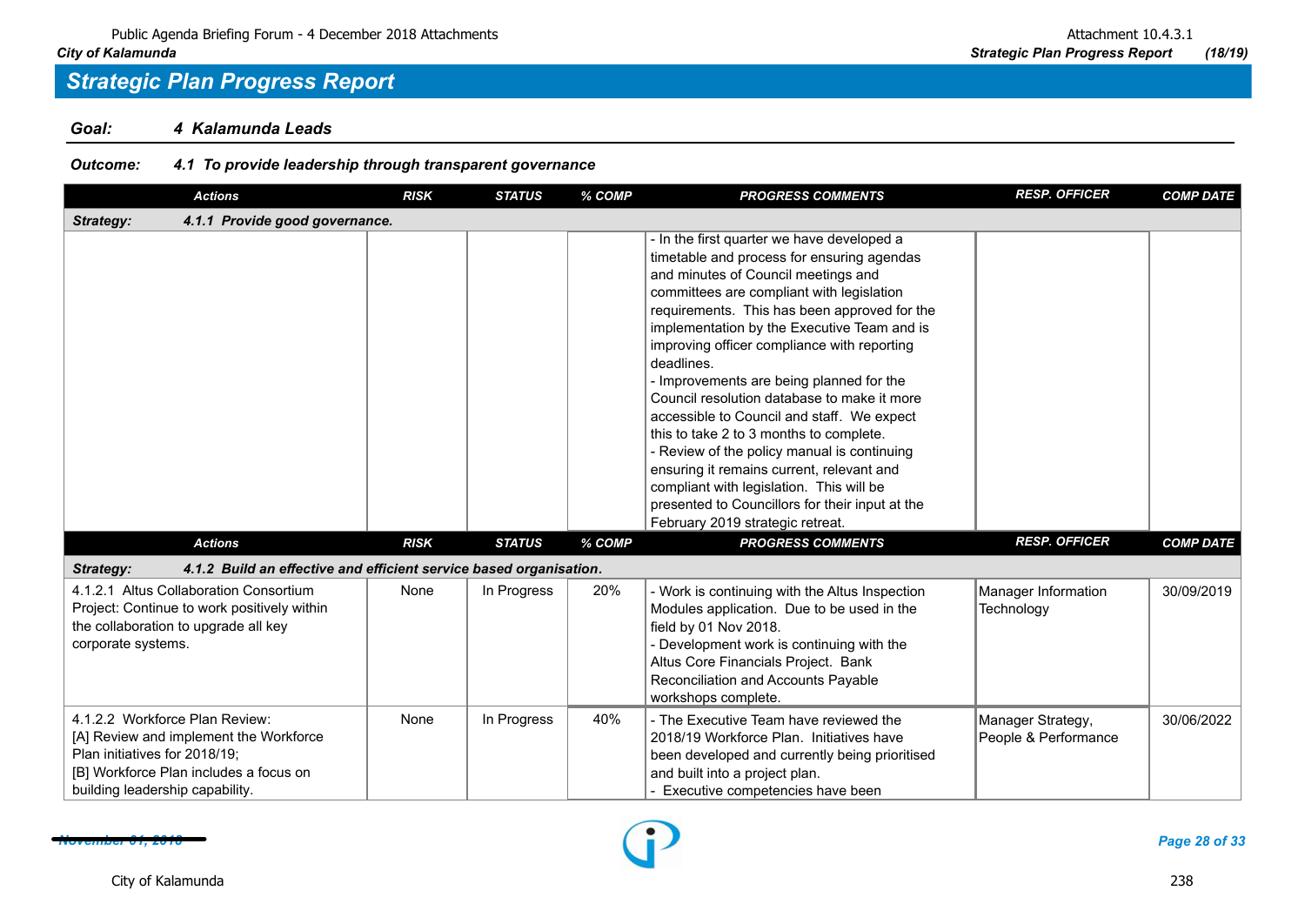*Goal: 4 Kalamunda Leads*

### *Outcome: 4.1 To provide leadership through transparent governance*

| <b>Actions</b>                                                                                                                                                                                                                                                                                                                                                                                                                     | <b>RISK</b> | <b>STATUS</b> | % COMP | <b>PROGRESS COMMENTS</b>                                                                                                                                                                                                                                                                                                                                                                                                                                                                                                                                                                                                                                                                                                                                                                                                                                                         | <b>RESP. OFFICER</b>                         | <b>COMP DATE</b> |  |  |  |  |
|------------------------------------------------------------------------------------------------------------------------------------------------------------------------------------------------------------------------------------------------------------------------------------------------------------------------------------------------------------------------------------------------------------------------------------|-------------|---------------|--------|----------------------------------------------------------------------------------------------------------------------------------------------------------------------------------------------------------------------------------------------------------------------------------------------------------------------------------------------------------------------------------------------------------------------------------------------------------------------------------------------------------------------------------------------------------------------------------------------------------------------------------------------------------------------------------------------------------------------------------------------------------------------------------------------------------------------------------------------------------------------------------|----------------------------------------------|------------------|--|--|--|--|
| 4.1.2 Build an effective and efficient service based organisation.<br>Strategy:                                                                                                                                                                                                                                                                                                                                                    |             |               |        |                                                                                                                                                                                                                                                                                                                                                                                                                                                                                                                                                                                                                                                                                                                                                                                                                                                                                  |                                              |                  |  |  |  |  |
|                                                                                                                                                                                                                                                                                                                                                                                                                                    |             |               |        | developed and included in the performance<br>management process for review at the end of<br>this year. A subset of competencies has also<br>been developed for Business Unit Managers<br>and embedded in the performance<br>management process.<br>- A 360 degree assessment tool has been<br>selected for use by the City of Kalamunda.<br>Executives will be assessed by this tool to<br>assist them in their personal development<br>planning. 360 degree assessment due to be<br>finalised by the end of the calendar year.                                                                                                                                                                                                                                                                                                                                                  |                                              |                  |  |  |  |  |
| 4.1.2.3 Organisational Culture Plan<br>"GROW"<br>[A] Implement the approved<br>Organisational Culture Plan ("GROW") to<br>facilitate and deliver a structured<br>approach to innovation within the LGA<br>and report quarterly against progress.<br>[B] "Grow" program includes a focus on<br>developing a culture that fosters<br>innovation and "can do" service delivery &<br>shift from compliance to community<br>engagement. | None        | In Progress   | 25%    | - The Executive Team participated in a<br>workshop this quarter to define the streams of<br>work for the culture program. Each Executive<br>will sponsor a culture stream and will report<br>back to the CEO on the progress against<br>deliverables.<br>- The City has undertaken a training audit that<br>considers both technical skills and capabilities<br>that support "can do" service delivery. Priority<br>training covers competency areas including<br>managing difficult conversations and poor<br>performance, improving processes through<br>process mapping, project management to<br>improve project execution, online training for<br>self paced learning, leadership skills,<br>managing 'outrage', and improving service<br>delivery in Bush Fire readiness teams.<br>- Executives and Managers have performance<br>plans linked to delivery of the Corporate | Organisational<br>Development<br>Coordinator | 30/06/2019       |  |  |  |  |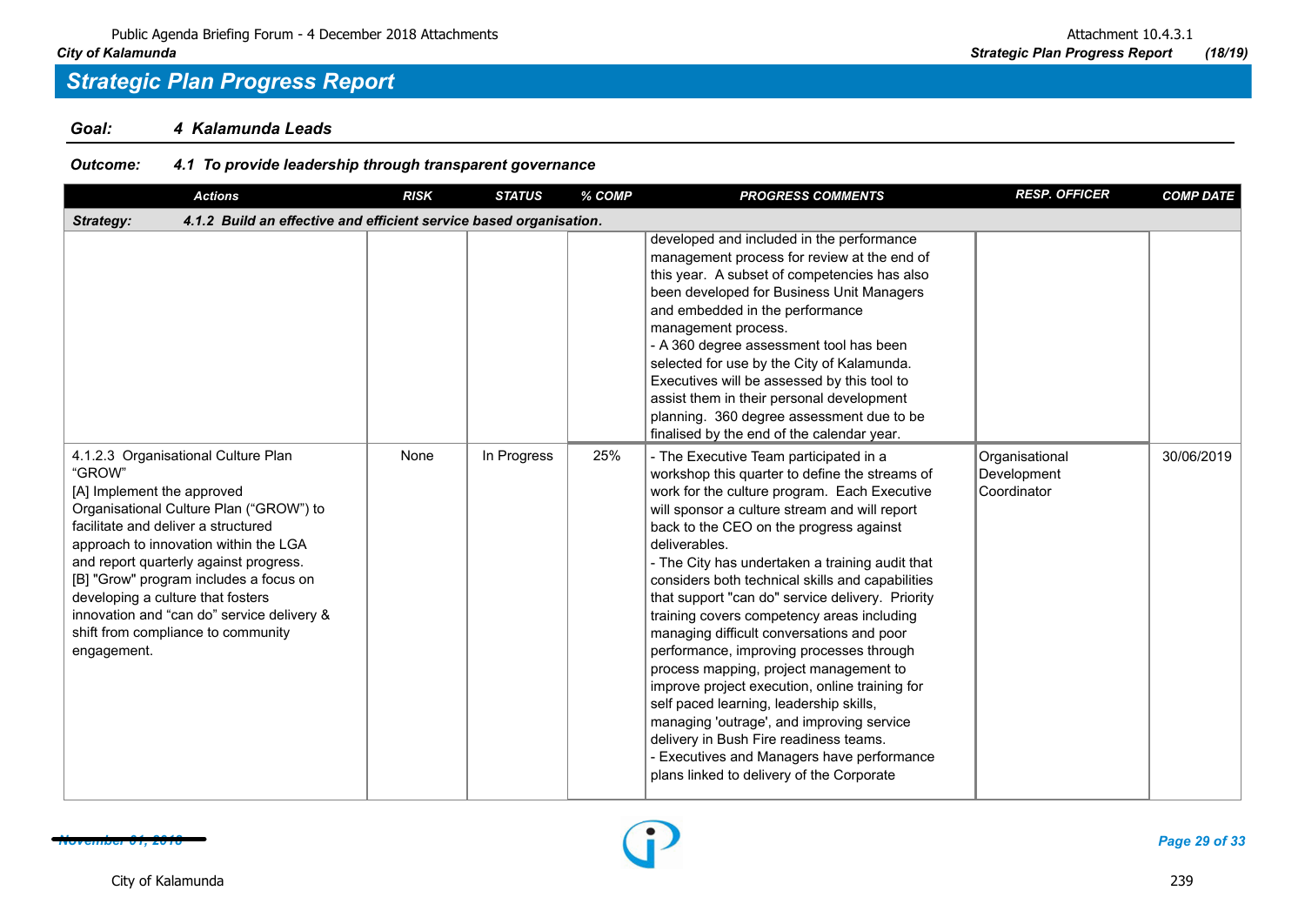*Goal: 4 Kalamunda Leads*

### *Outcome: 4.1 To provide leadership through transparent governance*

| <b>Actions</b>                                                                                                            | <b>RISK</b> | <b>STATUS</b> | % COMP | <b>PROGRESS COMMENTS</b>                                                                                                                                                                                                                                                                                                                                                                                                                                                                                                                                                   | <b>RESP. OFFICER</b>              | <b>COMP DATE</b> |  |  |  |
|---------------------------------------------------------------------------------------------------------------------------|-------------|---------------|--------|----------------------------------------------------------------------------------------------------------------------------------------------------------------------------------------------------------------------------------------------------------------------------------------------------------------------------------------------------------------------------------------------------------------------------------------------------------------------------------------------------------------------------------------------------------------------------|-----------------------------------|------------------|--|--|--|
| 4.1.2 Build an effective and efficient service based organisation.<br>Strategy:                                           |             |               |        |                                                                                                                                                                                                                                                                                                                                                                                                                                                                                                                                                                            |                                   |                  |  |  |  |
|                                                                                                                           |             |               |        | Business Plan and the "GROW" culture<br>program.<br>- One of the culture streams links to<br>innovation and continuous improvement. This<br>project stream is currently being defined (ie<br>what will it do and what will success look<br>like?).<br>- Additionally, each Executive has a<br>performance objective linked to continuous<br>improvement, driven by customer feedback,<br>improving services, or improving the cost of<br>service delivery. This will be linked to the<br>service review process, the first phase of<br>which is occurring in Oct-Nov 2018. |                                   |                  |  |  |  |
| 4.1.2.7 Implement the Information<br>Communication Technology Strategy and<br>report progress against the Plan quarterly. | None        | In Progress   | 25%    | External penetration testing has been<br>completed by independent security<br>consultancy.<br>- Firewall Audit has been undertaken by a<br>separate security consultancy.<br>- Work is continuing on the implementation of<br>Altus Electronic Content Management system<br>(ECM).                                                                                                                                                                                                                                                                                         | Manager Information<br>Technology | 30/06/2019       |  |  |  |

|                                                                                                                                                               | <b>Actions</b>                                               | <b>RISK</b> | <b>STATUS</b> | % COMP | <b>PROGRESS COMMENTS</b>                                                                                                                                                      | <b>RESP. OFFICER</b>                   | <b>COMP DATE</b> |
|---------------------------------------------------------------------------------------------------------------------------------------------------------------|--------------------------------------------------------------|-------------|---------------|--------|-------------------------------------------------------------------------------------------------------------------------------------------------------------------------------|----------------------------------------|------------------|
| <b>Strategy:</b>                                                                                                                                              | 4.2.1 Actively engage with the community in innovative ways. |             |               |        |                                                                                                                                                                               |                                        |                  |
| 4.2.1.1 Deliver initiatives contained within<br>the Community Engagement Strategy.<br>Identify opportunities to encourage<br>community involvement in Council |                                                              | None        | In Progress   | 65%    | This quarter the City has received feedback<br>from Councillors and residents that the<br>community engagement process for Wattle<br>Grove South could have engaged residents | Manager Customer &<br>Public Relations | 01/06/2019       |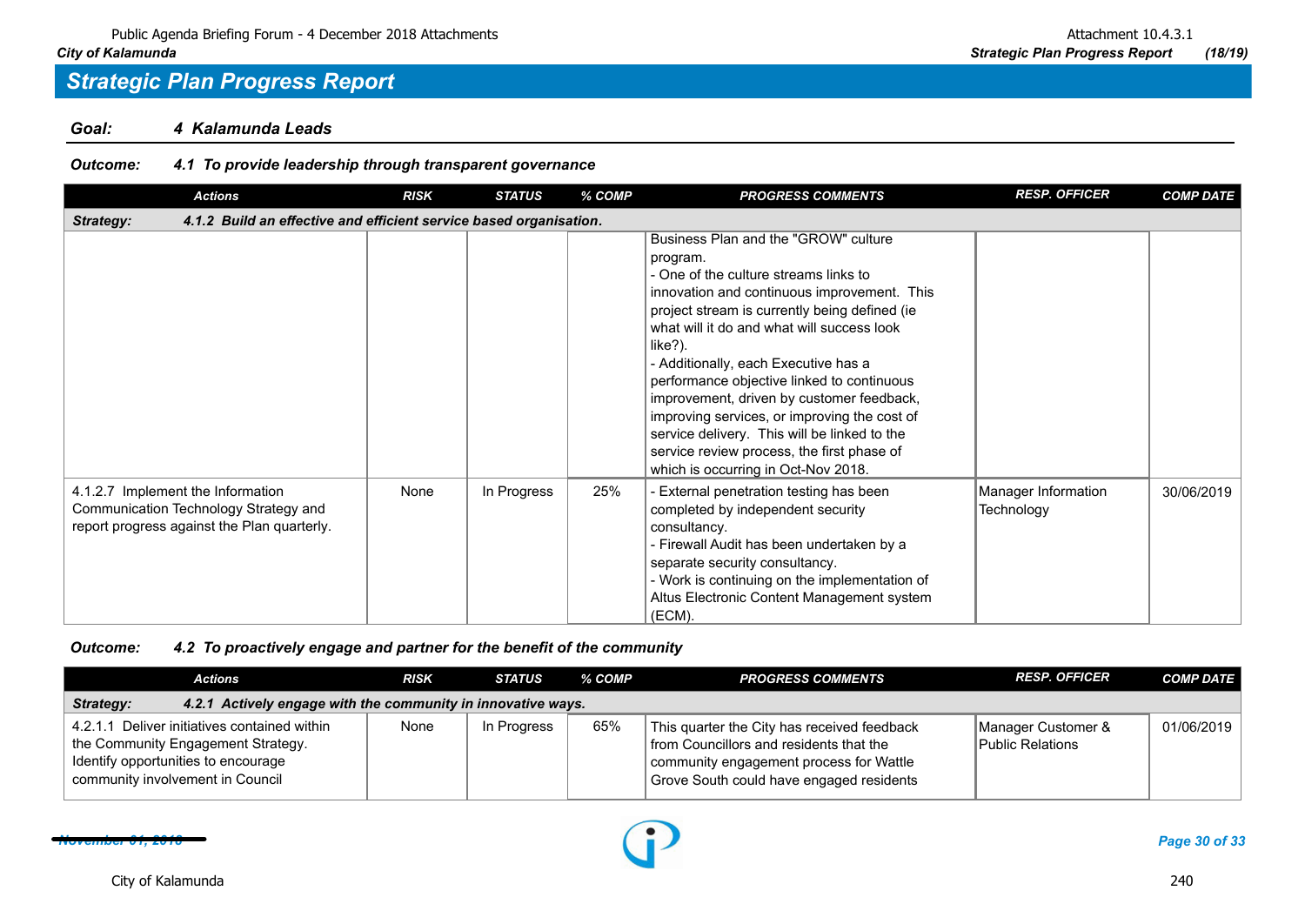*Goal: 4 Kalamunda Leads*

| <b>Actions</b>                                                                                                        | <b>RISK</b> | <b>STATUS</b> | % COMP | <b>PROGRESS COMMENTS</b>                                                                                                                                                                                                                                                                                                                                                                                                                                                                                                                                           | <b>RESP. OFFICER</b>                          | <b>COMP DATE</b> |  |  |  |
|-----------------------------------------------------------------------------------------------------------------------|-------------|---------------|--------|--------------------------------------------------------------------------------------------------------------------------------------------------------------------------------------------------------------------------------------------------------------------------------------------------------------------------------------------------------------------------------------------------------------------------------------------------------------------------------------------------------------------------------------------------------------------|-----------------------------------------------|------------------|--|--|--|
| 4.2.1 Actively engage with the community in innovative ways.<br>Strategy:                                             |             |               |        |                                                                                                                                                                                                                                                                                                                                                                                                                                                                                                                                                                    |                                               |                  |  |  |  |
| operations through appropriate<br>engagement methods.                                                                 |             |               |        | earlier in the process. This feedback has<br>been taken on board and we will review our<br>community engagement procedures as a<br>result.<br>Additionally, the City has:<br>- Developed a simple consultation charter that<br>summarises the City's approach which will act<br>as a 'quick guide' for community members.<br>- Ensure all communications are compliant<br>with the Communications and Engagement<br>Policy and Style Guide.<br>- Organise a community engagement mobile<br>kit that assists City officers to engage with<br>community out on site. |                                               |                  |  |  |  |
| 4.2.1.2 Deliver the Customer Service<br>Strategy Implementation Plan outlining<br>key annual activities and projects. | None        | In Progress   | 33%    | Work continued on the City's Customer<br>Service Strategy this quarter, including:<br>- A revision and update of the Customer<br>Service Charter & Standard, which occurs<br>every 2 years.<br>- Created a customer service checklist to<br>guide customer service staff when reviewing,<br>strategies, polices and processes. This<br>assists them to improve the quality of advice<br>and information they provide to the<br>community.<br>- In the process of conducting comparative<br>local government research of<br>contact/reception centres and support   | Manager Customer &<br><b>Public Relations</b> | 30/06/2019       |  |  |  |

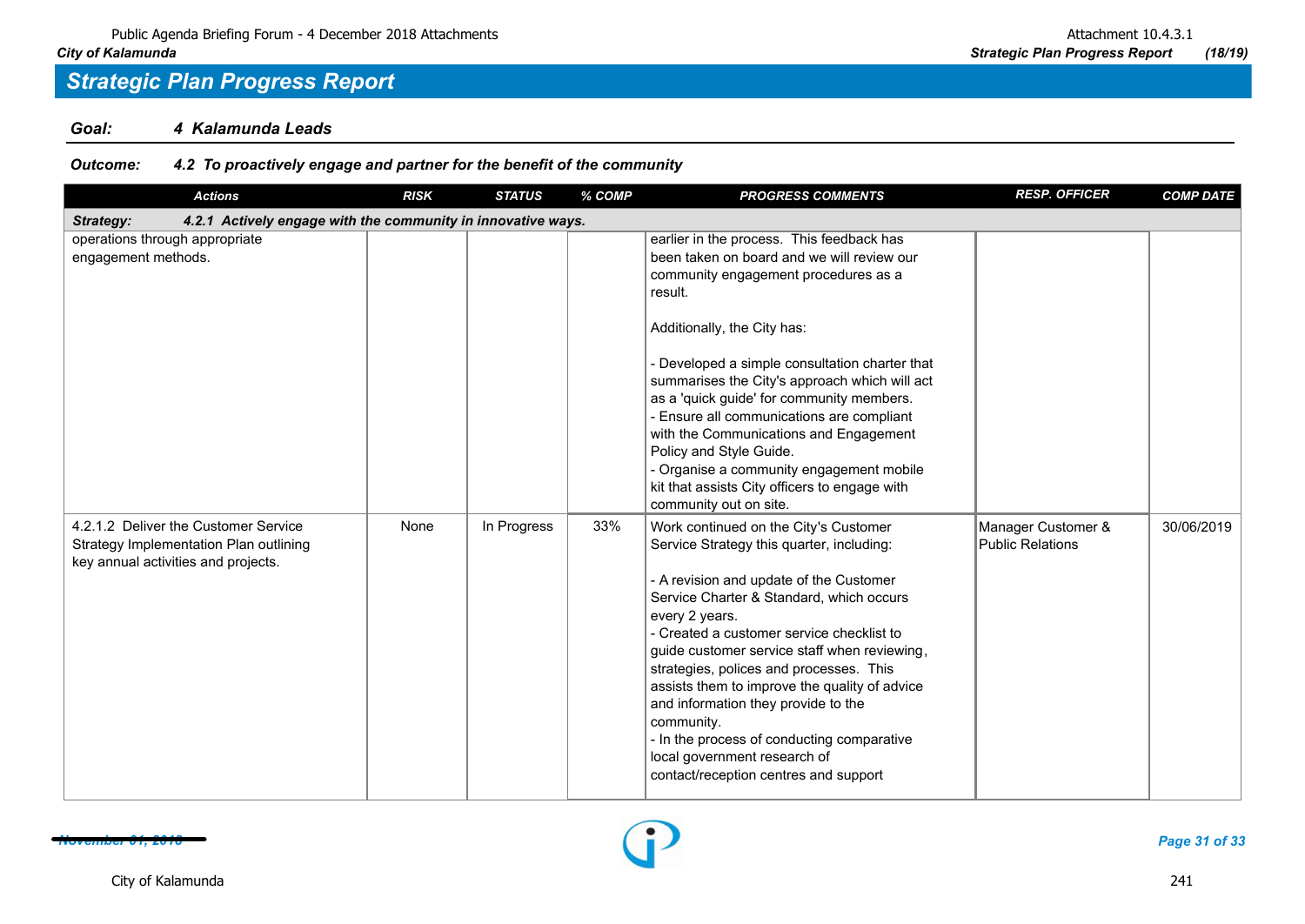*Goal: 4 Kalamunda Leads*

| <b>Actions</b>                                                                                                                                                                                                                                                                                                                                                                                              | <b>RISK</b> | <b>STATUS</b> | % COMP | <b>PROGRESS COMMENTS</b>                                                                                                                                                                                                                                                                                            | <b>RESP. OFFICER</b>                          | <b>COMP DATE</b> |
|-------------------------------------------------------------------------------------------------------------------------------------------------------------------------------------------------------------------------------------------------------------------------------------------------------------------------------------------------------------------------------------------------------------|-------------|---------------|--------|---------------------------------------------------------------------------------------------------------------------------------------------------------------------------------------------------------------------------------------------------------------------------------------------------------------------|-----------------------------------------------|------------------|
| 4.2.1 Actively engage with the community in innovative ways.<br>Strategy:                                                                                                                                                                                                                                                                                                                                   |             |               |        |                                                                                                                                                                                                                                                                                                                     |                                               |                  |
|                                                                                                                                                                                                                                                                                                                                                                                                             |             |               |        | structures. This allows us to benchmark our<br>services against other LGAs.                                                                                                                                                                                                                                         |                                               |                  |
| 4.2.1.3 Implement and report quarterly on<br>the 'monitoring system' that tracks the<br>customer experience across the<br>organisation. Utilise results to identify<br>areas for improvement, plus identify areas<br>of strength. Identify officers who are<br>providing advice to the public & provide<br>clearer accountability of officers for their<br>personal interactions with community<br>members. | None        | In Progress   | 15%    | This quarter we procured and installed the<br>Call-in reporting system, in preparation for net<br>promoter survey being embedded into the<br>call-in process.                                                                                                                                                       | Manager Customer &<br>Public Relations        | 18/07/2019       |
| 4.2.1.4 Investigate and plan for<br>community self-service technology<br>solutions, enabling community to source<br>relevant information, submit approvals<br>online and track progress of their<br>enquiries.                                                                                                                                                                                              | None        | In Progress   | 67%    | This quarter:<br>- Online building and planning self service has<br>now been implemented.<br>- Online rate payments are now live.<br>- Further work is planned for online dog<br>registrations and renewals.                                                                                                        | Manager Customer &<br><b>Public Relations</b> | 30/06/2019       |
| <b>Actions</b>                                                                                                                                                                                                                                                                                                                                                                                              | <b>RISK</b> | <b>STATUS</b> | % COMP | <b>PROGRESS COMMENTS</b>                                                                                                                                                                                                                                                                                            | <b>RESP. OFFICER</b>                          | <b>COMP DATE</b> |
| Strategy:<br>4.2.2 Increase advocacy activities and develop partnerships to support growth and reputation.                                                                                                                                                                                                                                                                                                  |             |               |        |                                                                                                                                                                                                                                                                                                                     |                                               |                  |
| 4.2.2.1 Report on Advocacy Strategies<br>for 2018/19.                                                                                                                                                                                                                                                                                                                                                       | None        | In Progress   | 25%    | POSITIVE STATE GOVERNMENT<br>ANNOUNCEMENTS THIS QUARTER:<br>- Main Roads announces Roe<br>Hwy/Kalamunda Road Interchange project<br>- State Government announces tourism<br>strategy for Perth Hills and Pickering Brook<br>regions<br><b>INFRASTRUCTURE AND TRAFFIC:</b><br>Ken Wyatt MP and Stephen Price MLA re: | <b>Chief Executive Officer</b>                | 30/06/2019       |